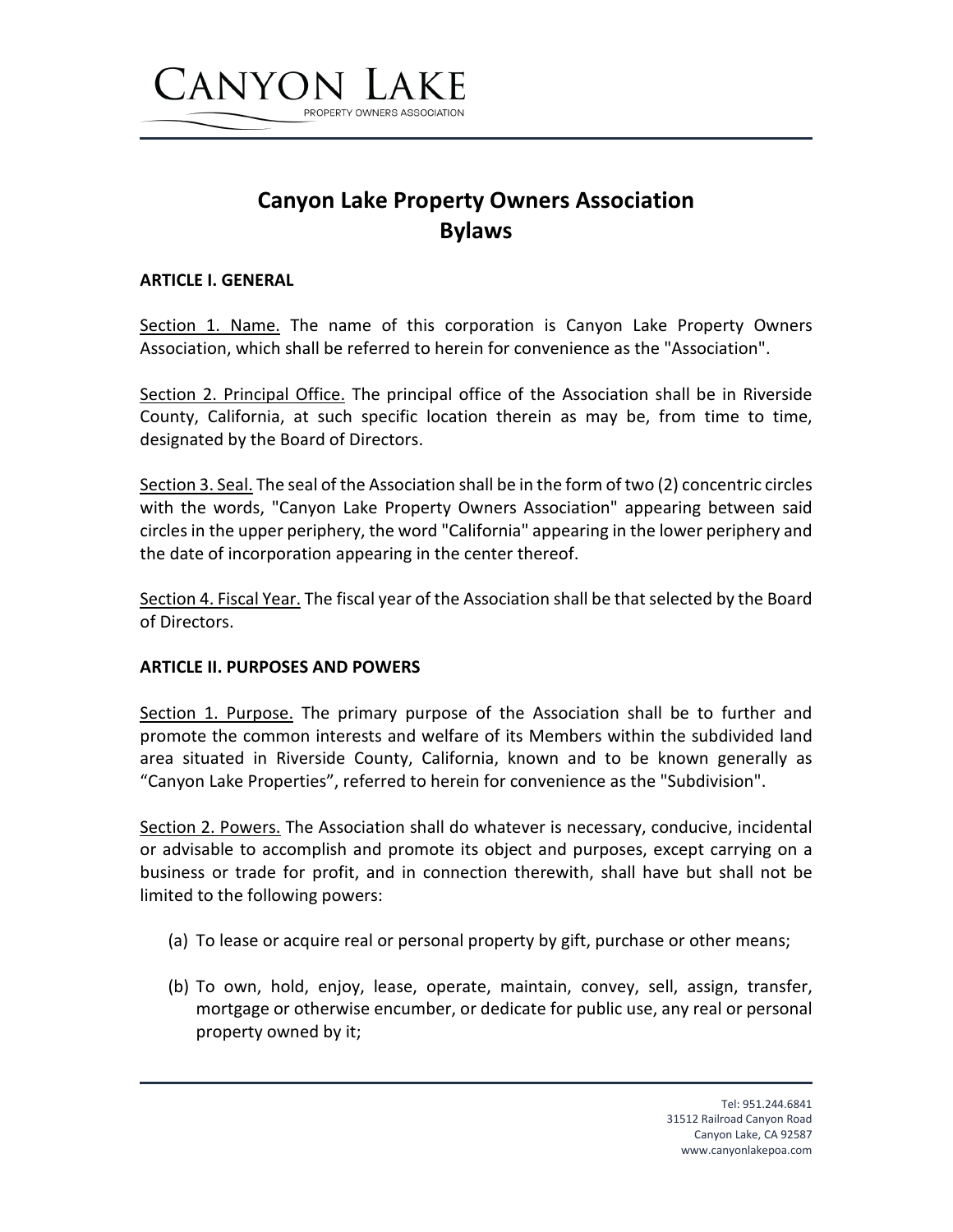

- (d) To construct, maintain and operate recreational facilities of all kinds within the Subdivision;
- (e) To care for vacant, unimproved or unkept Lots;

PROPERTY OWNERS ASSOCIATION

CANYON

- (f) To maintain, rebuild, repair, beautify and otherwise care for all streets, project parks, pedestrian easements and drainage improvements within the Subdivision not subject to maintenance by governmental authority;
- (g) To pay taxes and assessments, if any, levied by any governmental authority on property owned by it;
- (h) To enforce charges, easements, restrictions, covenants, conditions and agreements existing upon or created for the benefit of the real property in the Subdivision;
- (i) To appoint such committees as may be necessary to, or convenient in, the discharge of any of its obligations or powers;
- (j) To levy an annual charge upon its Members and to declare the same a lien against the property subject thereto in accordance with the recorded Declaration of Restrictions, Agreements and/or Deeds affecting property in the Subdivision;
- (k) To prescribe and enforce motor vehicle speed limits within the Subdivision;
- (l) To sue to collect any charges not paid and in connection therewith to foreclose any lien granted to it;
- (m)To borrow money, contract debts, and issue bonds, notes and debentures, and secure the payment or performance of its obligations;
- (n) To expend its moneys for the payment and discharge of all proper costs, expenses and obligations incurred in carrying out all or any of these powers in furtherance of its purposes and objectives;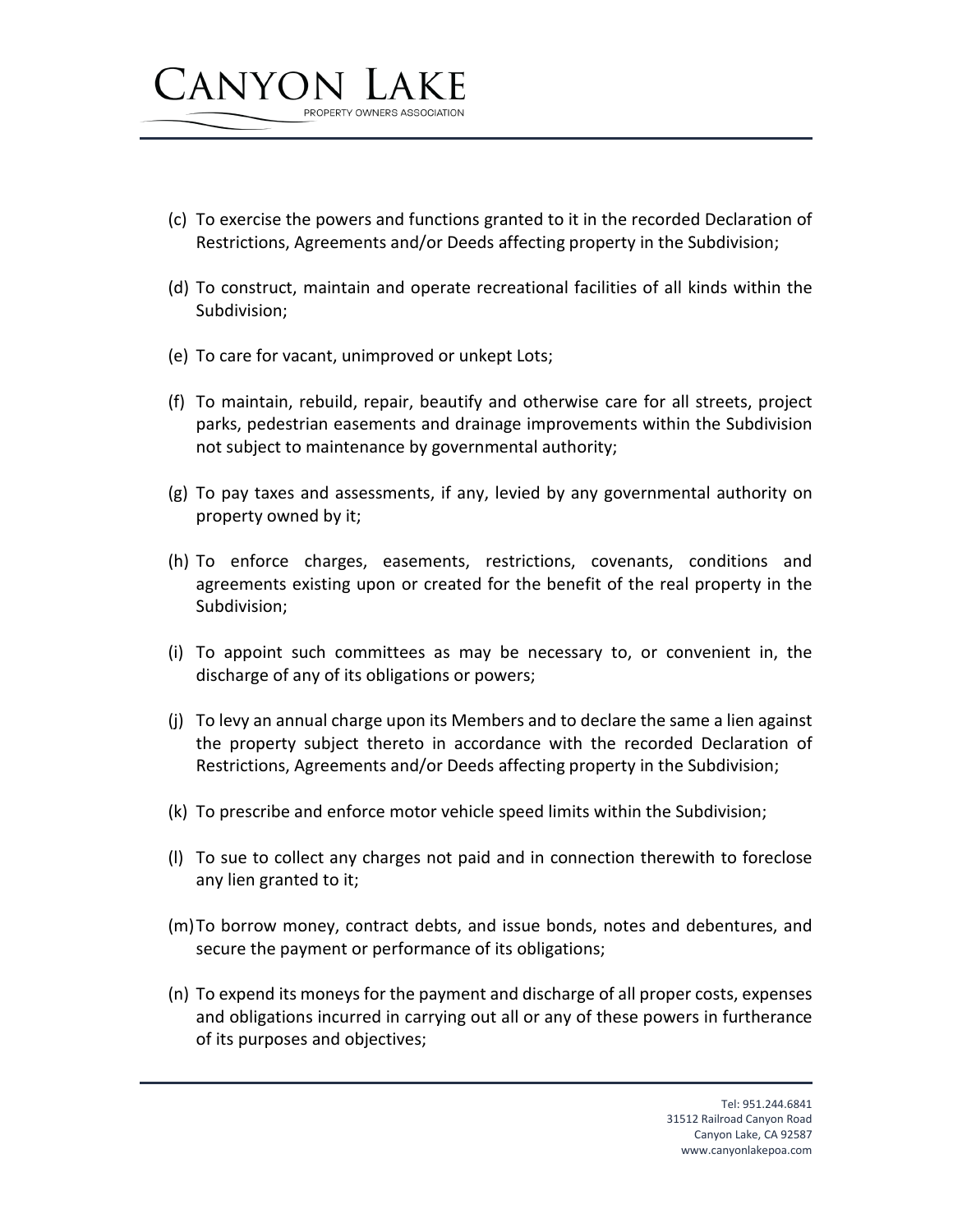

- (o) To contract and pay premiums for fire, casualty, liability and other insurance, including indemnity and other bonds;
- (p) To contract and pay for maintenance, gardening, utilities, materials, supplies and services relating to property or facilities owned or operated by it and to employ personnel reasonably necessary for the administration of its affairs including legal counsel and accountants; and
- (q) To do all other acts necessary or expedient for the administration of its affairs and the attainment of its purposes.

### **ARTICLE III. MEMBERSHIP**

Section 1. Classes. There shall be two (2) classes of membership in the Association: (1) Members; and (2) Associate Members.

Section 2. Members. Membership shall be appurtenant to Lots (as the same are defined herein) in the Subdivision and all persons who become owners thereof shall, by reason of such ownership, become and hereby are made Members of the Association. The Subdivision developer shall be a Member by reason of its inventory of unsold Lots.

Members shall be limited to the owners of not less than one (1) Lot (as the same is defined herein) in the Subdivision. Only one (1) of any number of co-owners of a Lot shall be a Member. A Lot held by a husband and wife in any form of joint ownership, including community property, shall qualify the owners for one (1) membership only, to be issued in the name of the husband unless otherwise directed.

Ownership of more than one (1) Lot shall entitle the owner to all the rights and privileges of membership and shall subject such owner to all the liabilities and duties thereof that are attendant to the ownership of each Lot separately; provided, however, that the Association may issue a single certificate or other evidence of membership relating to all such Lots; and provided further that the owner of more than one (1) Lot shall be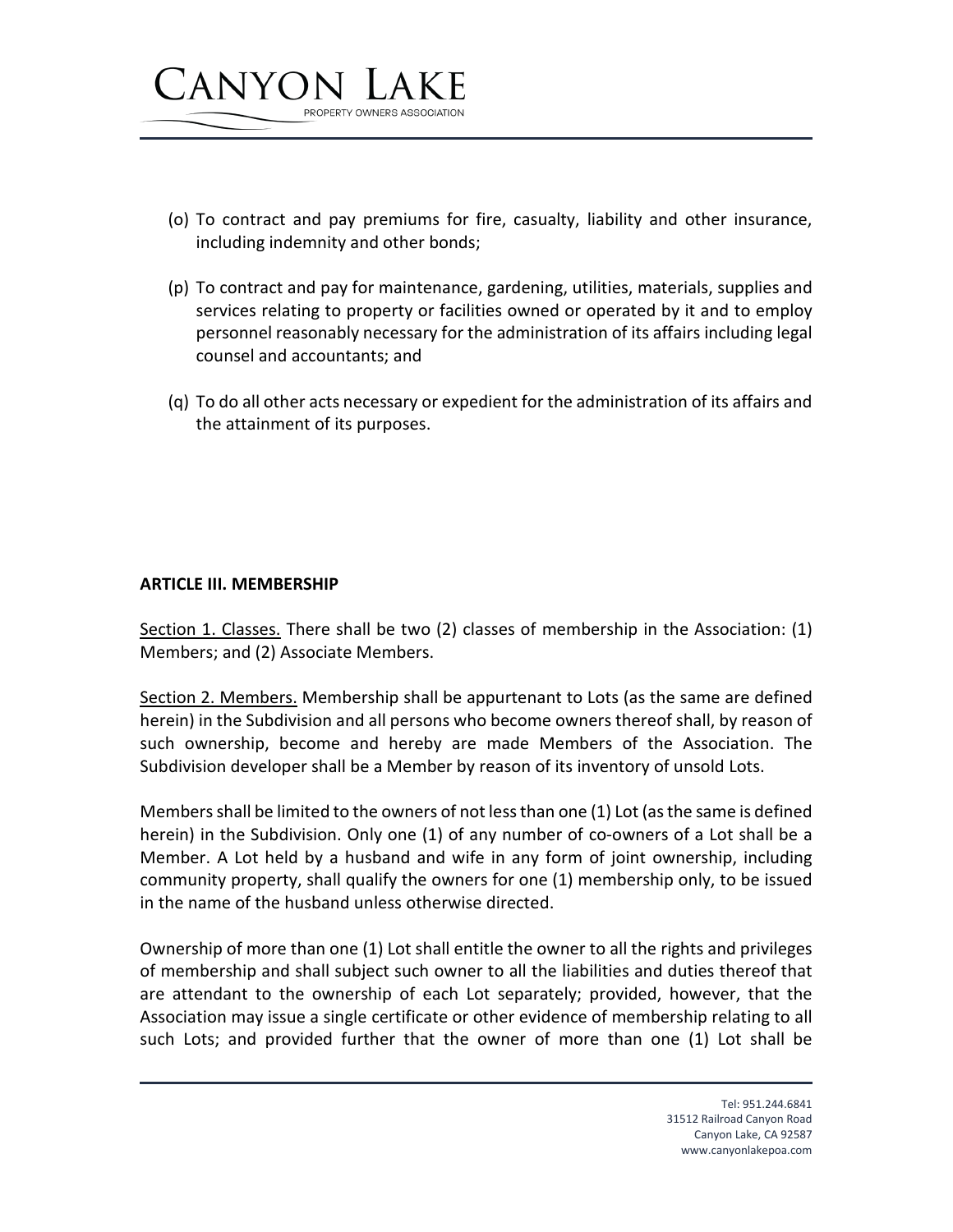considered as a single Member only for purposes of notice and determination of Associate memberships.

PROPERTY OWNERS ASSOCIATION

A Member is entitled to one (1) vote for each Lot in the Subdivision owned by such Member; provided, however, that for a period of three (3) years commencing with the admission of the first Member other than the Subdivision Developer, the Subdivision Developer shall have three (3) votes for each Lot owned on which a final subdivision public report has been issued.

Until such time as the Developer has sold all of its property in the Subdivision, or otherwise terminated its sales efforts regarding such land, such Developer, its agents and employees shall have the continuing right to show and otherwise allow temporary use of all facilities of the Association in the Developer's sales program, provided it pays the duly determined assessments on the Lots still owned by it.

Section 3. Associate Members. The following shall be entitled to Associate membership in the Association:

(a) Co-owners of any Lot;

CANYON

- (b) The spouse and/or children under the age of 21, of a Member who also have the same residence as the Member;
- (c) Any person who is a tenant or regular occupant of any unit in any multi-family residential building or guesthouse, inn, hotel facility or mobile home park within the Subdivision; and
- (d) Officers and Directors of the Association not otherwise a Member by reason of Lot ownership pursuant to Section 2 of this Article III.

Persons qualifying under more than one (1) of the above categories shall, nevertheless, be entitled to only a single Associate membership.

Associate Members shall have no vote or right to notice of any meeting of Members, regular or special. Associate Members shall not be required to pay an annual charge but shall be entitled to enjoy all the other privileges of membership, subject, however, to their observance of all the rules and regulations governing the conduct of Members.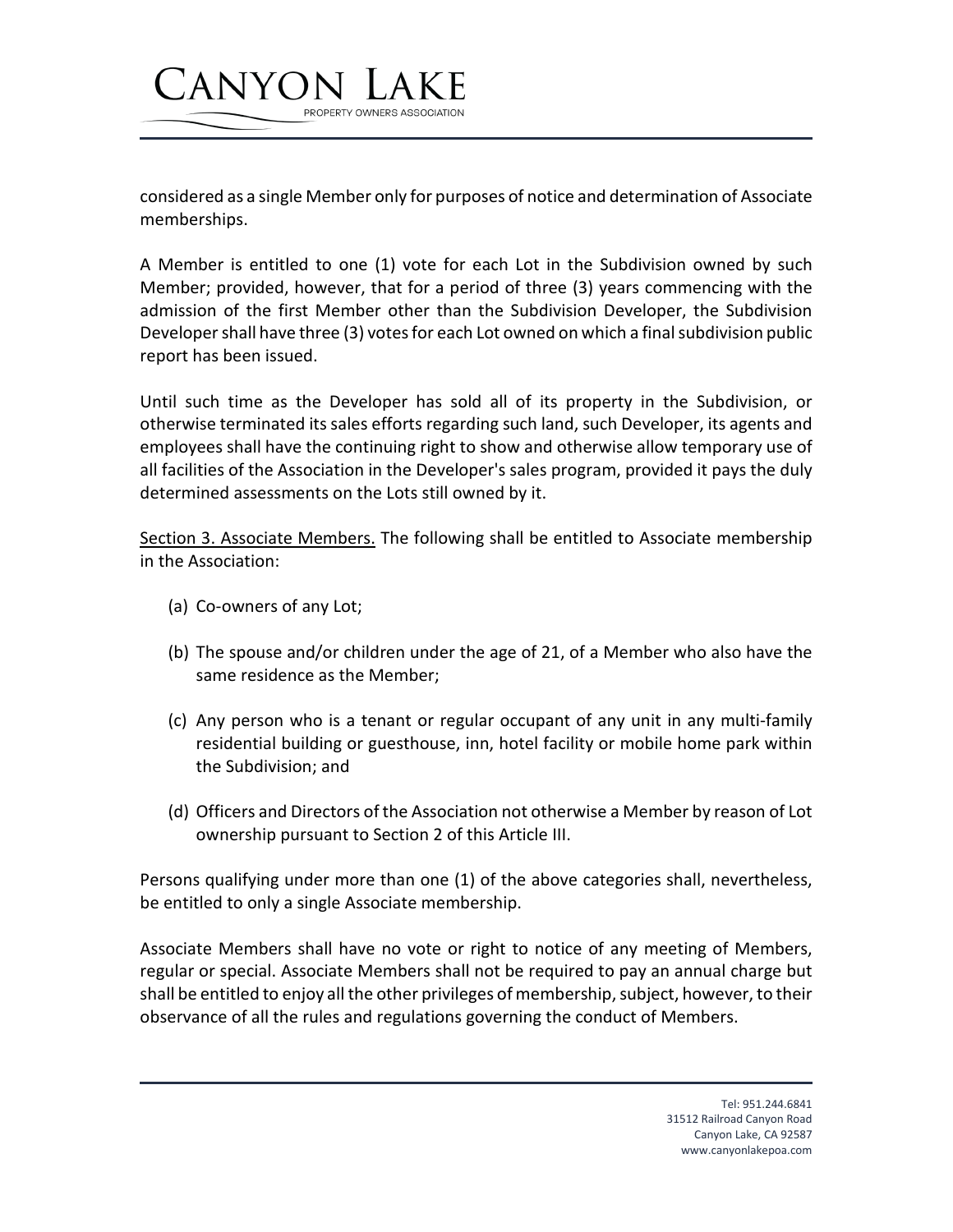

PROPERTY OWNERS ASSOCIATION

Section 4. Lot Defined. For purposes of these Bylaws, "Lot" or "Lots" shall be defined as consisting of:

- (a) All numbered (as opposed to lettered) subdivision Lots described and set forth in unit maps of the Subdivision from time to time recorded in the Office of the County Recorder of Riverside County, California; and
- (b) Each individual dwelling unit of any multiple-family residential building or guesthouse, inn, hotel facility or mobile home park within the Subdivision.

Section 5. Privileges. Members and Associate Members, and the guests of each, have the use of the streets, parks, pedestrian easements and recreational facilities in the Subdivision and any other property or facilities from time to time owned by the Association, subject to the provisions of the Declaration of Restrictions, Agreements and/or Deeds affecting property in the Subdivision, from time to time recorded, and such other rules for the use of the streets, pedestrian easements, parks, recreational facilities or other property or facilities as may be adopted by the Board of Directors of the Association.

#### **ARTICLE IV. EVIDENCE OF MEMBERSHIP & TRANSFER**

CANYON

Section 1. Membership Certificates. Certificates of membership in the Association shall be issued to Members only. They shall be in such form as the Board of Directors shall designate and shall be issued over the signature of the President, or Vice President, and Secretary or Assistant Secretary. A certificate book shall be maintained which shows the name of the Member, the certificate number, date of issue and a sufficient description of the Lot(s) giving rise to such membership. Membership of the Subdivision Developer need not be evidenced by certificates of membership.

Section 2. Transfer. Membership in the Association is transferable only upon the conveyance of the Lot giving rise to such membership and any other attempted transfer or assignment of membership shall be null and void. Transfers of record which occur by reason of the conveyance of any Lot subsequent to the initial conveyance from the Subdivision Developer shall be subject to a fee of \$25.00 and to the payment of all indebtedness to the Association of the Member whose membership is transferred.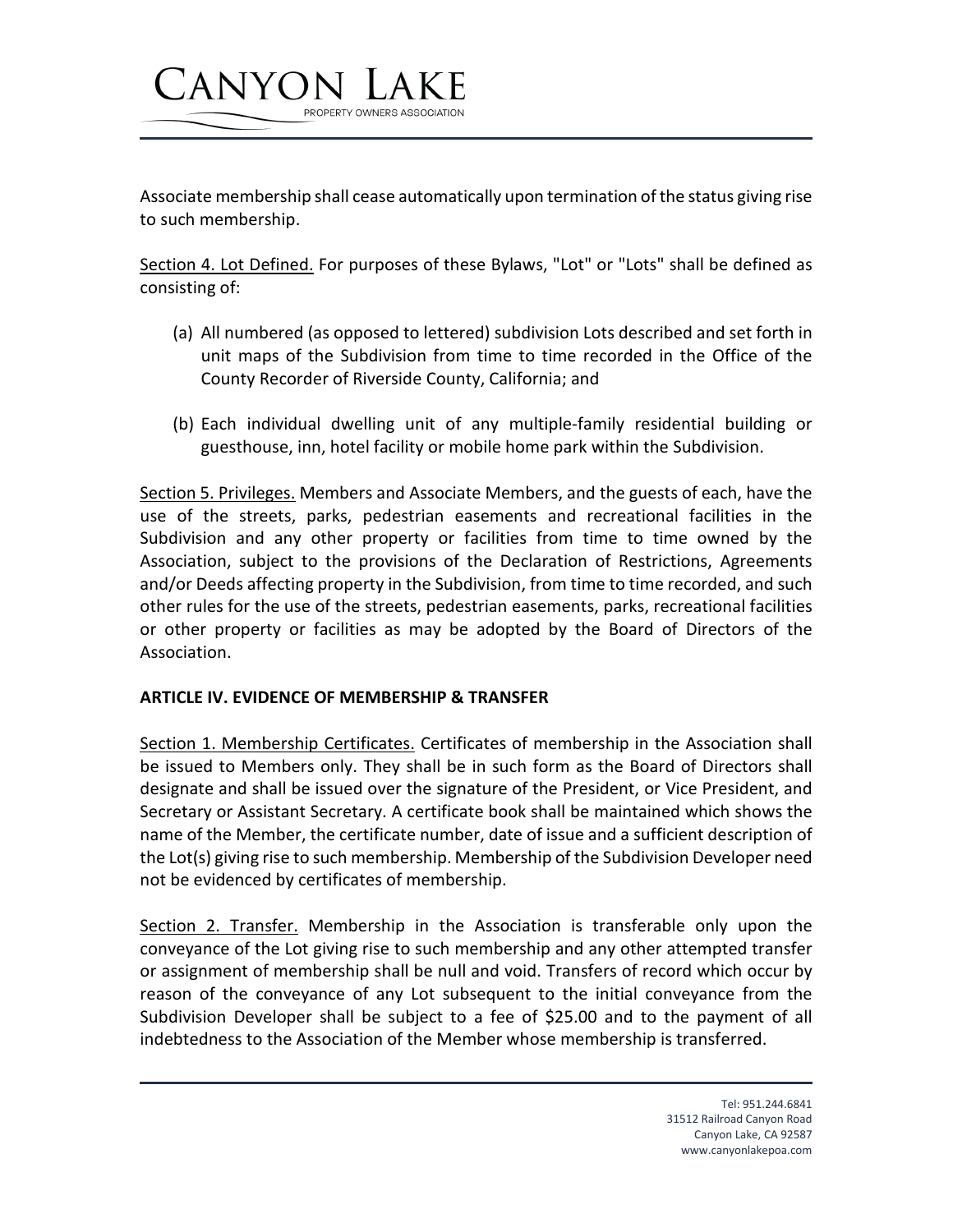

Section 3. Issuance. Members are entitled to exercise all of the rights and privileges of membership, and they are subject to all obligations and liabilities thereof, without the actual issuance and possession of certificates of membership; provided, however, the Association shall incur no liability for failure to give adequate notice to Members not of record.

Section 4. Membership Cards. The Association may issue cards to Members and/or Associate Members from time to time, as the Board of Directors deems necessary to assure proper control and identification. In any event, a roster of Associate Members must be kept sufficiently current to assure proper identification and control.

#### **ARTICLE V. MEETING OF MEMBERS**

Section 1. Place of Meetings. Any meeting of the Association's Members shall be held in Riverside County, California, at such particular place therein as stated in the notice for such meeting.

Section 2. Annual Meeting; Notices of Meetings. Written notice of meetings, annual or special, shall be given to each Member entitled to vote, either personally or by sending a copy of the notice by mail, postage prepaid, to his/her address appearing on the books of the Association, or supplied by him/her to the Association for the purpose of notice. All such notices shall be sent to each Member entitled thereto not less than ten (10) days nor more than ninety (90) days before each meeting, if notice is given by first-class, registered or certified mail, or not less than twenty (20) days nor more than ninety (90) days, before each meeting if notice is given by bulk rate or other type of mail, and shall specify the place, the date and the time of such meeting, and: (1) in the case of a special meeting, the general nature of the business to be transacted; or (2) in the case of a regular meeting, those matters which the Board, at the time the notice is given, intends to present for action by the Members.

When a meeting of Members, either annual or special, is adjourned for forty-five (45) days or more, notice of the time and place of the adjourned meeting shall be given as in the case of an original meeting. Except as aforesaid, it shall not be necessary to give any notice of an adjournment or of the business to be transacted at an adjourned meeting, other than by announcement thereof at the meeting at which such adjournment is taken.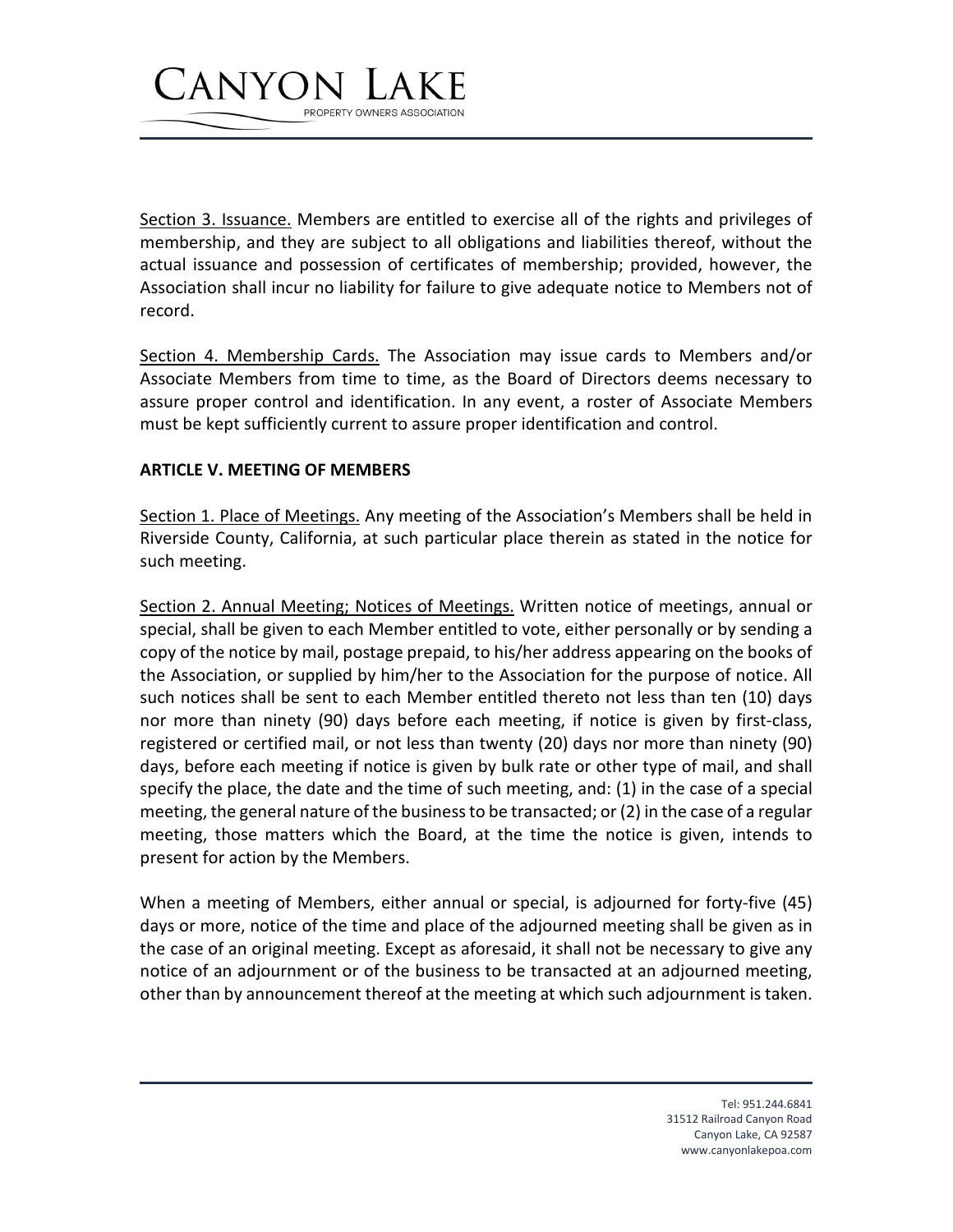## CANYON PROPERTY OWNERS ASSOCIATION

Section 3. Special Meetings. Special meetings of the Members for any purpose may be called by: the President; the Board of Directors; or by any two or more members thereof; or upon receipt of a written request for a special meeting signed by Members representing at least five percent (5%) of the total voting power of the Association. Upon request in writing to the Chairman of the Board, President, Vice President or Secretary by any person (other than the Board) entitled to call a special meeting of the Members, the Officer forthwith shall cause notice to be given to the Members entitled to vote that a meeting will be held at a time fixed by the Board not less than thirty-five (35) days nor more than ninety (90) days after the receipt of the request.

Section 4. Adjourned Meetings and Notice Thereof. Any Members' meeting, annual or special, whether or not a quorum is present, may be adjourned from time to time by the vote of a majority of the voting power which is present in person but in the absence of a quorum no other business may be transacted at any such meeting.

When any Members' meeting, either annual or special, is adjourned for thirty (30) days or more, notice of the adjourned meeting shall be given as in the case of an original meeting. Save as aforesaid, it shall not be necessary to give any notice of the time and place of the adjourned meeting, or of the business to be transacted thereat, other than by announcement at the meeting at which such adjournment is taken.

Section 5. Quorum. The presence in person of the holders of one-third (1/3) of the voting power at any meeting shall constitute a quorum for the transaction of business. The Members present at a duly called or held meeting at which a quorum is present may continue to do business until adjournment, notwithstanding the withdrawal of enough Members to leave less than a quorum.

If any meeting, annual or special, cannot be held for lack of a quorum, the owners present in person, may, except as otherwise provided by law, adjourn the meeting to a time not less than forty-eight (48) hours nor more than thirty (30) days from the time the original meeting was called, at which meeting the quorum requirement shall be twenty-five percent (25%) of the voting power.

Section 6. Voting. Except as otherwise provided by law, only Members in whose names memberships entitled to vote stand on the records of the Association on the record date for voting purposes, fixed as provided in Article IX, Section 1, of these Bylaws, shall be entitled to vote at such meeting. Such vote may be via voice or by ballot; provided, however, that all elections for Directors must be by ballot upon demand by a Member at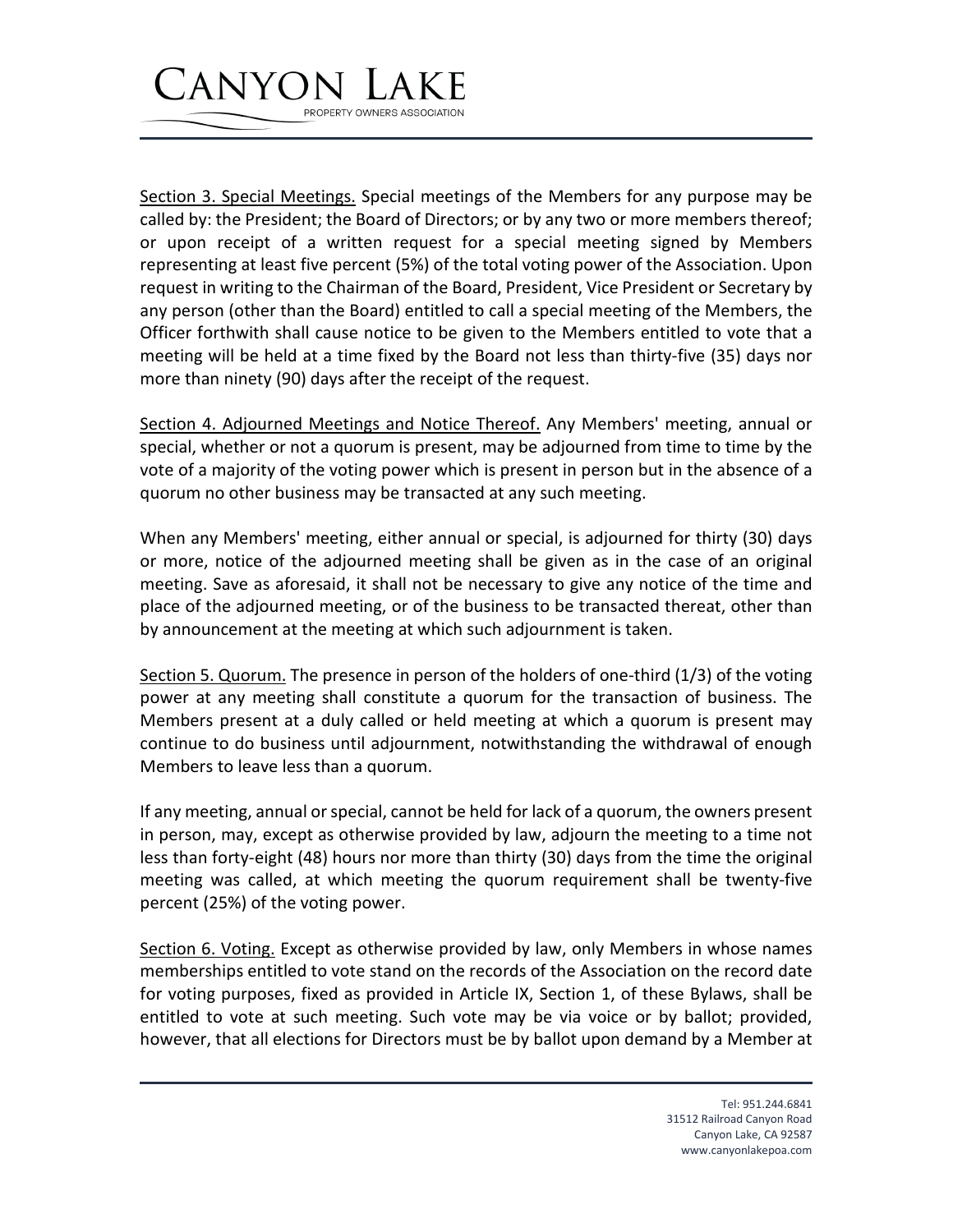

any election and before the voting begins. Except as otherwise provided herein, each Member is entitled to one (1) vote for each Lot owned by him/her. The candidates receiving the highest number of votes, shall be elected. In all other matters, except the removal of Directors as set forth in Article VI, Section 10, a majority of the voting power present in person shall prevail at all meetings.

Section 7. Approval of the Members. Except where a greater portion of the voting power is required by the Articles, the Declaration, or these Bylaws, a majority of the votes represented, in person, and voting at a duly held meeting at which a quorum is present (which affirmative votes also constitute a majority of the required quorum) shall constitute approval of the Members and prevail at all meetings.

Any action which may be taken by the vote of the Members at a regular or special meeting, may be taken without a meeting if done in compliance with the following provisions:

- (a) The Association must distribute a written ballot to every Member entitled to vote on the matter which shall set forth the proposed action, provide an opportunity to specify approval or disapproval of any proposal, and provide the time within which to return the ballot to the Association, which shall be not less than fifteen (15) days from the date that the written ballot is distributed to the Members;
- (b) Approval by written ballot pursuant to this Section shall be valid only when a number of votes cast by ballot within the specified time period equals or exceeds the quorum required to be present at a meeting authorizing the action, and the number of approvals equals or exceeds the number of votes that would be required to approve such action at a meeting at which the total number of votes cast was the same as the number of votes cast by ballot;
- (c) Ballots shall be solicited in a manner consistent with the requirements of Section 2 above (Notices of Meetings). All such solicitations shall indicate the number of responses needed to meet the quorum requirement and shall state the percentage of approvals necessary to pass the measure submitted. The solicitation must specify the time by which the ballot must be received in order to be counted.
- (d) A written ballot may not be revoked.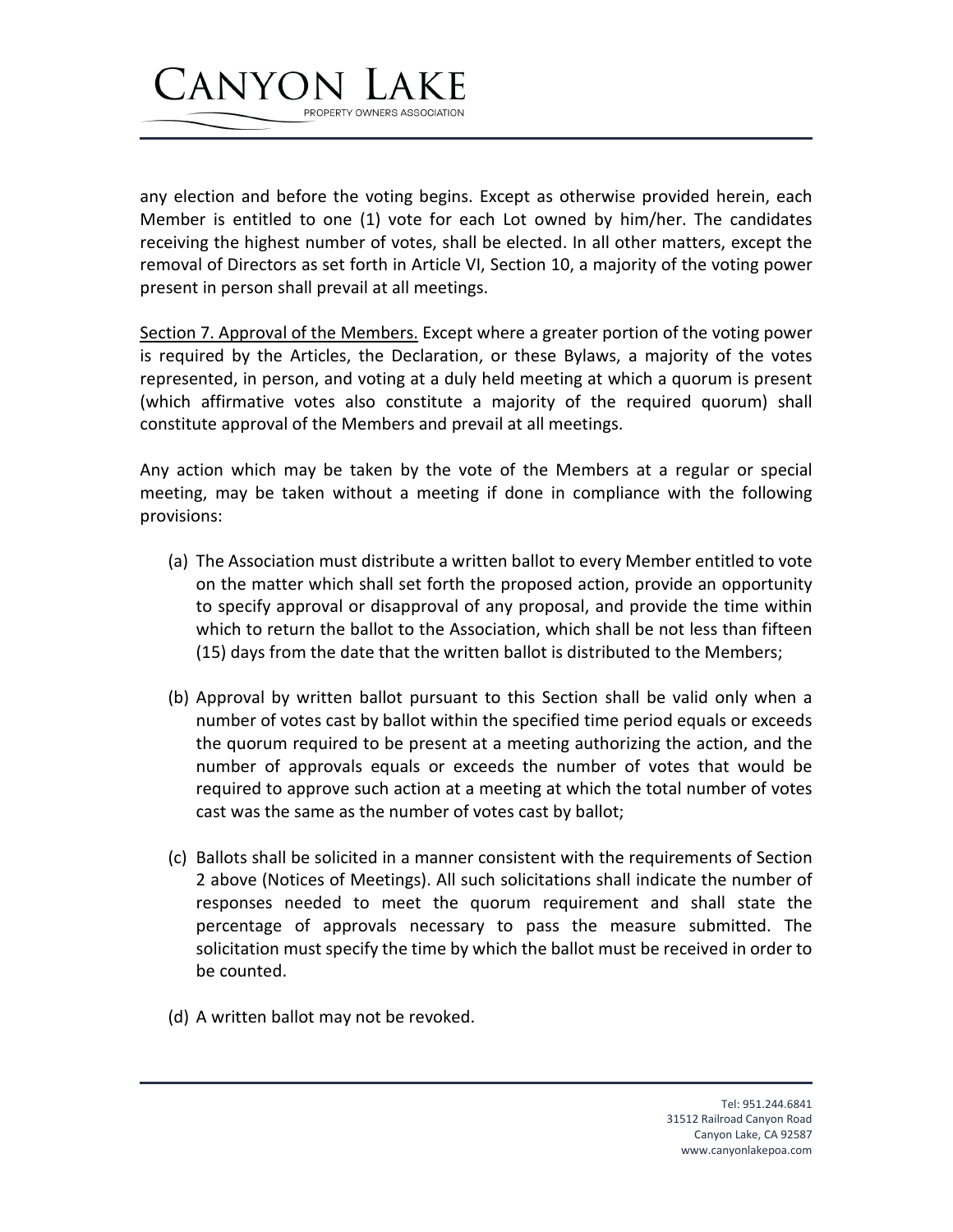# CANYON PROPERTY OWNERS ASSOCIATION

#### **ARTICLE VI. DIRECTORS**

Section 1. Powers. Subject to any limitations of the Articles of Incorporation, of these Bylaws, and of the General Nonprofit Corporation Law of California, and subject to the duties of Directors as prescribed by these Bylaws, all corporate powers of the Association shall be exercised by or under the authority of, and the business and affairs of the Association shall be controlled by, the Board of Directors. Without prejudice to such general powers, but subject to the same limitations, it is hereby declared that the Directors shall have the following powers:

- (a) To select and remove all Officers, agents and employees of the Association and prescribe such powers and duties for them as may not be inconsistent with law, with the Articles of Incorporation or these Bylaws;
- (b) To conduct, manage and control the affairs and business of the Association and to make such rules and regulations therefore not inconsistent with law, the Articles of Incorporation or these Bylaws, as they may deem best;
- (c) To change the principal office for the transaction of the business of the Association from one location to another within the same county as provided in Article I, Section 2, hereof; to designate the place for the holding of any Members' meeting or meetings; and to adopt, make and use a corporate seal, and to prescribe the forms of membership certificates and/or membership identification cards, from time to time, as in their judgment they deem best;
- (d) To take such steps as may be necessary to implement any of the powers of the Association as provided in Article II, Section 2, hereof; and
- (e) To appoint an Executive Committee and other committees, and to delegate to such Executive Committee any of the powers and authority of the Board in the management of the business and affairs of the Association except the power to adopt, amend or repeal Bylaws. Any such Executive Committee shall be composed of two (2) or more Directors.
- (f) The Board of Directors shall not purchase, lease or rent any real property in which the total dollar amount of such expense exceeds \$200,000, without the approval of the owners, constituting a quorum, casting a majority of votes in the affirmative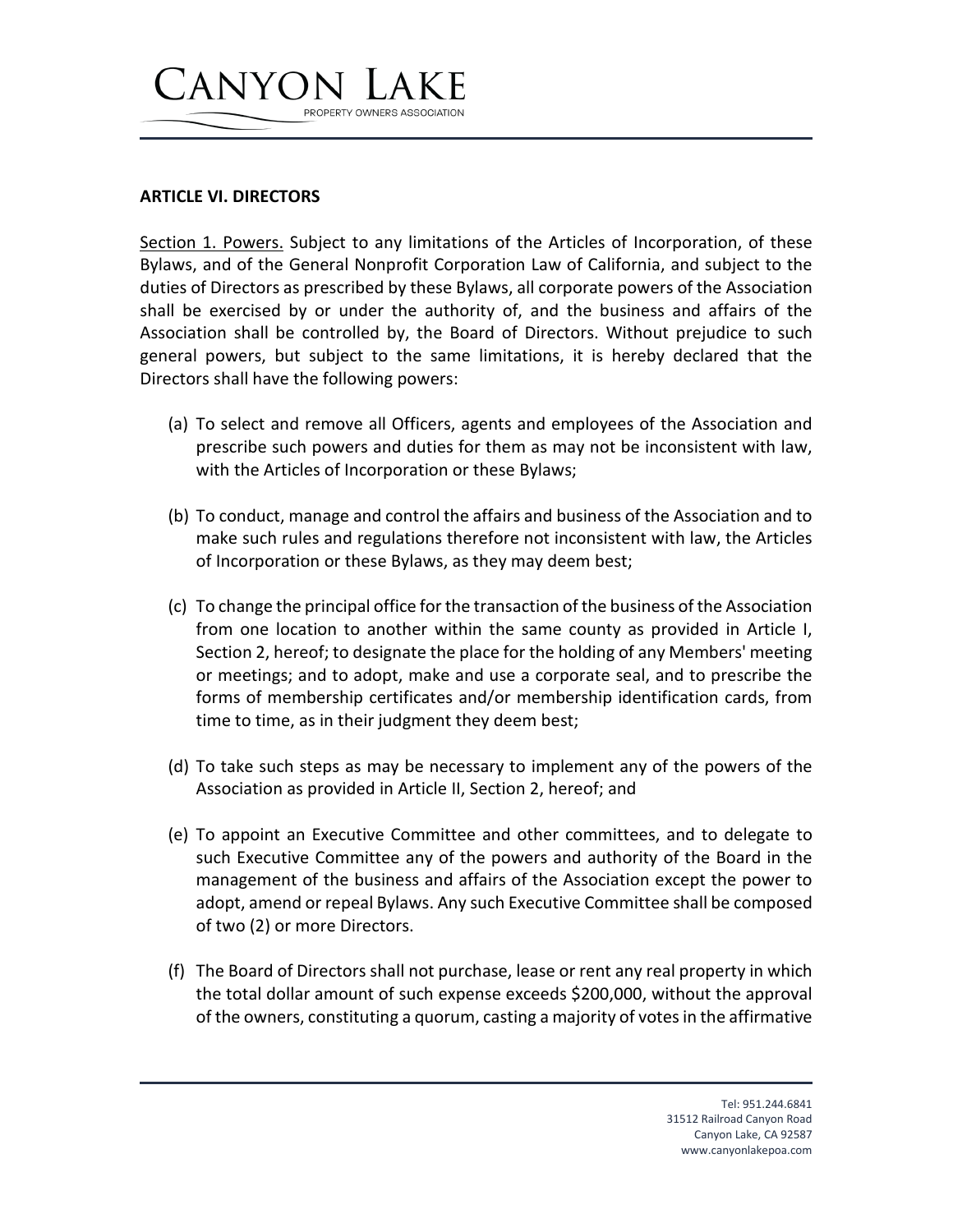

at a meeting or election of the Association conducted in accordance with California law, Corporate codes and CLPOA governing documents.

(g) The Board of Directors shall not make any capital improvements or additions to any one facility in which the total expense for such improvements exceeds \$800,000 within a two-year period (excluding any road repairs or improvements), without the approval of the owners, constituting a quorum, casting a majority of votes in the affirmative at a meeting or election of the Association conducted in accordance with California law, Corporate codes and CLPOA governing documents.

Section 2. Number and Qualification. The authorized number of Directors of the Association shall be five (5) until changed by an amendment of the Articles of Incorporation or by a Bylaw amending this Section 2 duly adopted by the Members.

The Board of Directors shall be made up of prime or Associate Members of the Association, each of whom must be in good standing when elected and remain so throughout the Director's term of office. A member is *not* in good standing if said member is adjudicated, after notice and hearings (in accordance with the minimum due process standards of Corporation Code Section 7341), of an assessment delinquency in any amount or of violation of the Association's CC&Rs or rules and regulations, provided, however, any such delinquency or violations, once cured, shall not thereafter constitute a continuing disqualification to holding the office of Director. The Board pursuant to Corporations Code Section 7221(b) may remove any Director not in good standing as a member of the Association. The Board in accordance with Corporations Code Section 7221(a) may remove any Director who fails to attend three consecutive regular meetings of the Board.

Section 3. Election and Term of Office. Directors shall serve for two (2) year terms. If the Board is composed of five (5) Directors, two (2) will be elected in one (1) given year and three (3) in the next year; provided, however, the first election of Directors subsequent to the adoption of this amended Section shall be as follows: The candidates who receive the two (2) highest vote totals shall be elected to two (2) year terms, and the remaining three (3) Directors shall be elected to one (1) year terms.

The term served by an elected Director shall be limited to two (2) terms (or four years). Upon a Director's completion of four (4) consecutive years of service, there will be a four (4) year waiting period before that Director can again be a candidate for the office of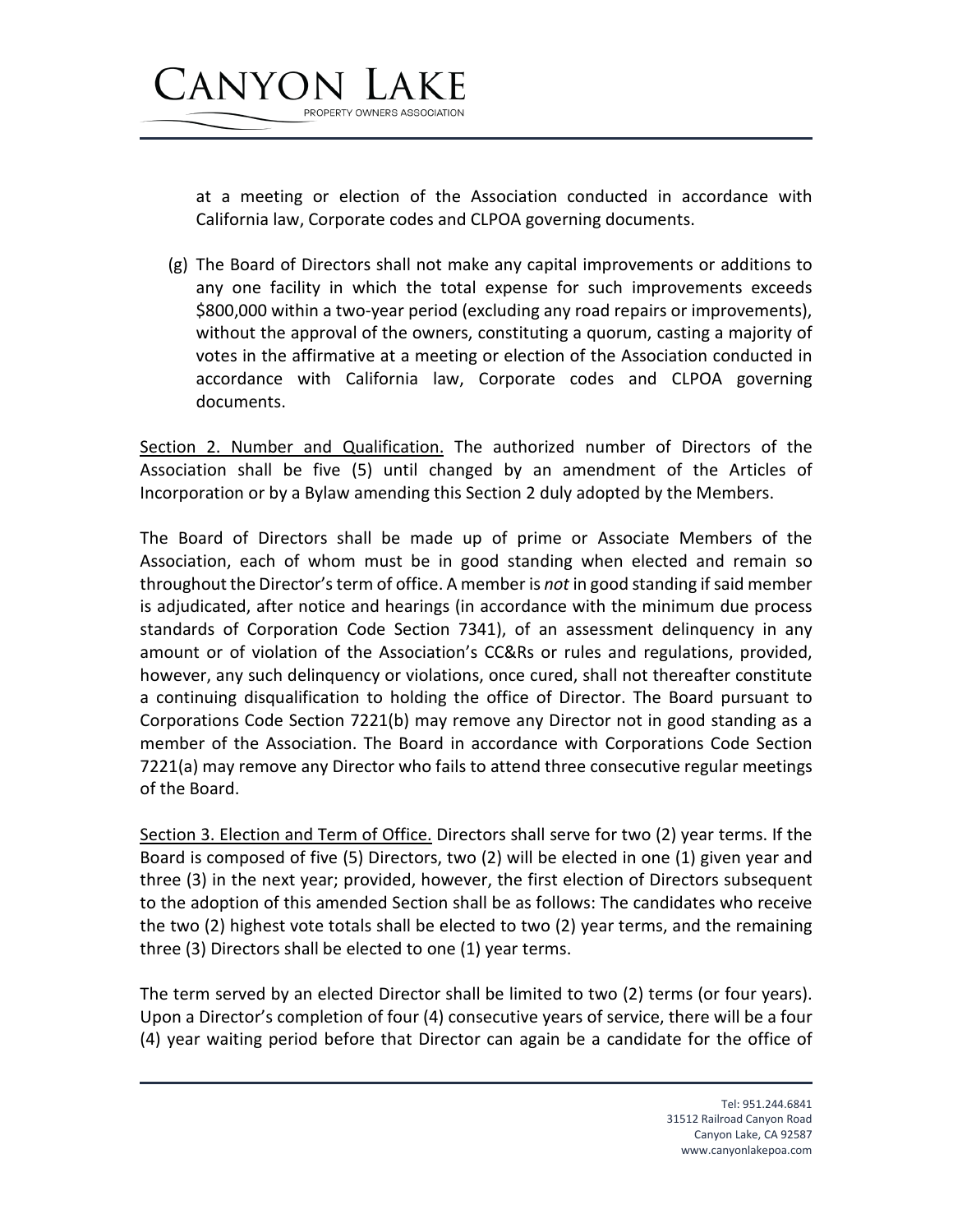

Director. If a current Director has served more than two (2) consecutive terms prior, that Director shall finish the current two (2) year term, and then term limits shall apply. No Director can serve for more than a total of six (6) years.

If a Director resigns, dies or is removed, that position cannot be filled by a person who is, at that time, in a four (4) year waiting period. A person appointed by the Board to replace a Director will complete the term requirement and term limits will apply, retroactive to the original date of the elected position unless the time left to serve is less than one (1) year. If the replacement time served by an appointed Director is less than one (1) year, that Director may run for two (2) consecutive terms following that interim replacement service. If the entire Board is removed, dies or resigns, the election of Directors shall be as described in paragraph one above, except the Director's serving one (1) year terms shall be considered serving a full term and term limits would apply.

Directors shall serve for the terms stated above or until their respective successors are elected, or until their death, resignation or removal, whichever is earliest. Any successor Director selected to fill a vacancy in accordance with Section 4, below, shall serve for the balance of the term remaining in order to preserve the staggered terms and election of the Directors. Any Director may resign at any time by giving written notice to the President or Secretary. Any Director may be removed from office by a vote of a majority of the Members entitled to vote at any election of Directors. If any or all Directors were so removed, new Directors may be elected at the same meeting.

Section 4. Vacancies. Vacancies in the Board of Directors may be filled by a majority of the remaining Directors, though less than a quorum, or by a sole remaining Director, and each Director so elected shall hold office until his/her successor is elected at an annual or special meeting of the Members.

A vacancy or vacancies in the Board of Directors shall be deemed to exist in case of the death, resignation or removal of any Director, or if the authorized number of Directors be increased, or if the Members fail at any annual or special meeting of Members at which any Director or Directors are elected to elect the full authorized number of Directors to be voted for at that meeting, or if a vacancy is declared by the Board of Directors for any reason permitted by law.

The Members may elect a Director or Directors at any time to fill any vacancy or vacancies not filled by the Directors. If the Board of Directors accepts the resignation of a Director tendered to take effect at a future time, the Board or the Members shall have power to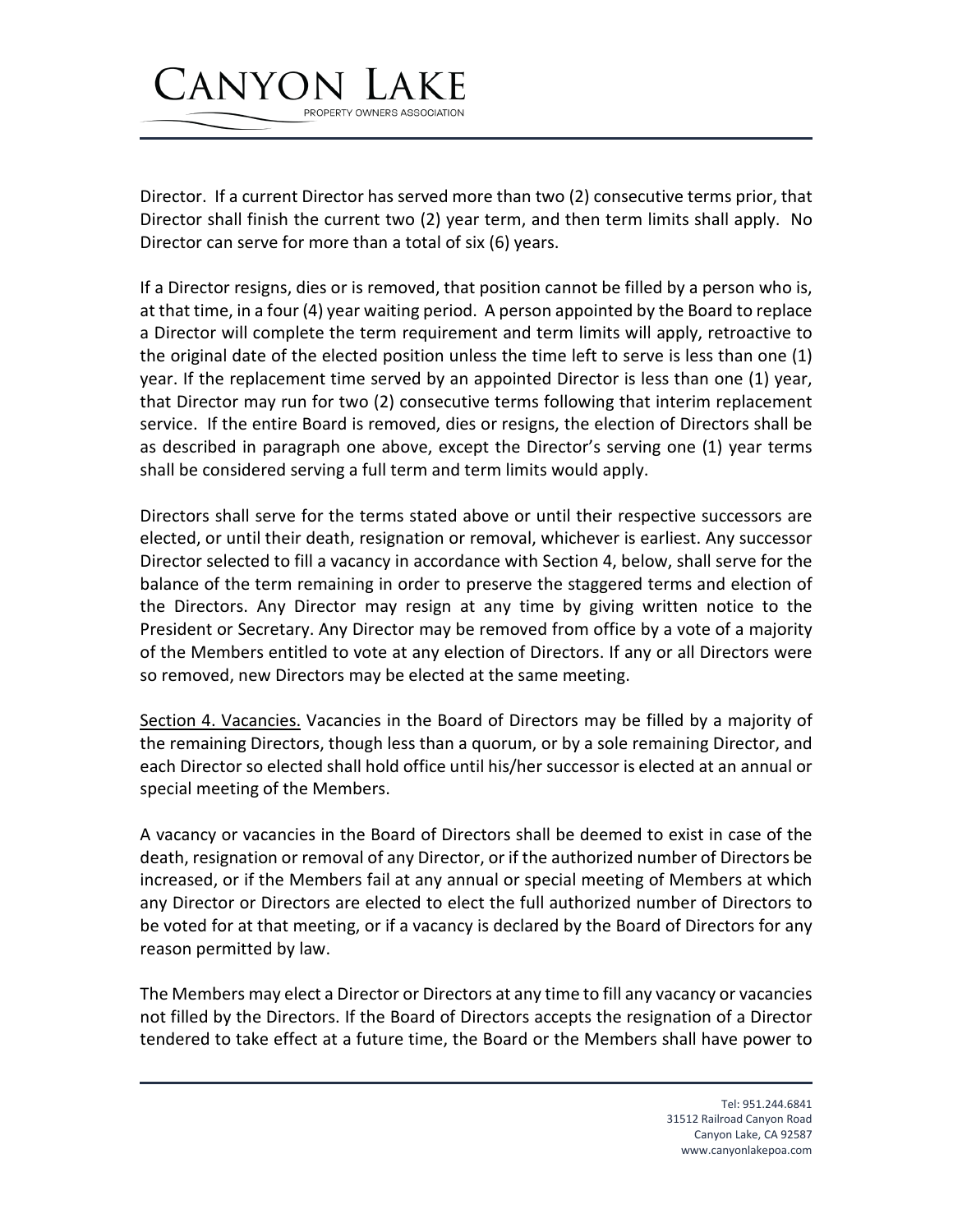

PROPERTY OWNERS ASSOCIATION

CANYON

No reduction of the authorized number of Directors shall have the effect of removing any Director from office prior to the expiration of his/her term.

Section 5. Regular Meetings. Immediately following each annual meeting of Members, the Board of Directors shall hold a regular meeting for the purpose of organization, election of Officers, and the transaction of other business. Call and notice of such meetings are hereby dispensed with.

Section 6. Special Meetings; Notices. Special meetings of the Board may be called at any time by the Chairman, or by the President or if they are unable or refuse to act, by any Vice President, or by any two (2) Directors. Written notice of the time and place of special meetings shall be given at least four (4) days prior to the meeting date if by first-class mail or forty-eight (48) hours' notice if delivered personally or by telephone or telegraph prior to the holding of the meeting.

Section 7. Waiver of Notice. The transactions of any meeting of the Board of Directors, however called and noticed or wherever held, shall be as valid as though had at a meeting duly held after regular call and notice, if a quorum is present, and if, either before or after the meeting, each of the Directors not present sign a written waiver of notice or a consent to holding such meeting or approval of the minutes thereof. All such waivers, consents or approvals shall be filed with the corporate records or made a part of the minutes of the meeting.

Voting on any issue shall take place only at televised meetings with the exception of Emergency and Executive Session items; Emergency items are defined as any unforeseen circumstance, which could not have been reasonably foreseen which requires immediate attention for the protection of Association assets. At least four (4) Board Members must concur that an emergency situation exists. Executive Session items are defined by California law and Corporate codes.

Section 8. Quorum. A majority of the authorized number of Directors shall be necessary to constitute a quorum for the transaction of business, except to adjourn as hereinafter provided. Every act or decision done or made by a majority of the Directors present at a meeting duly held at which a quorum is present shall be regarded as the act of the Board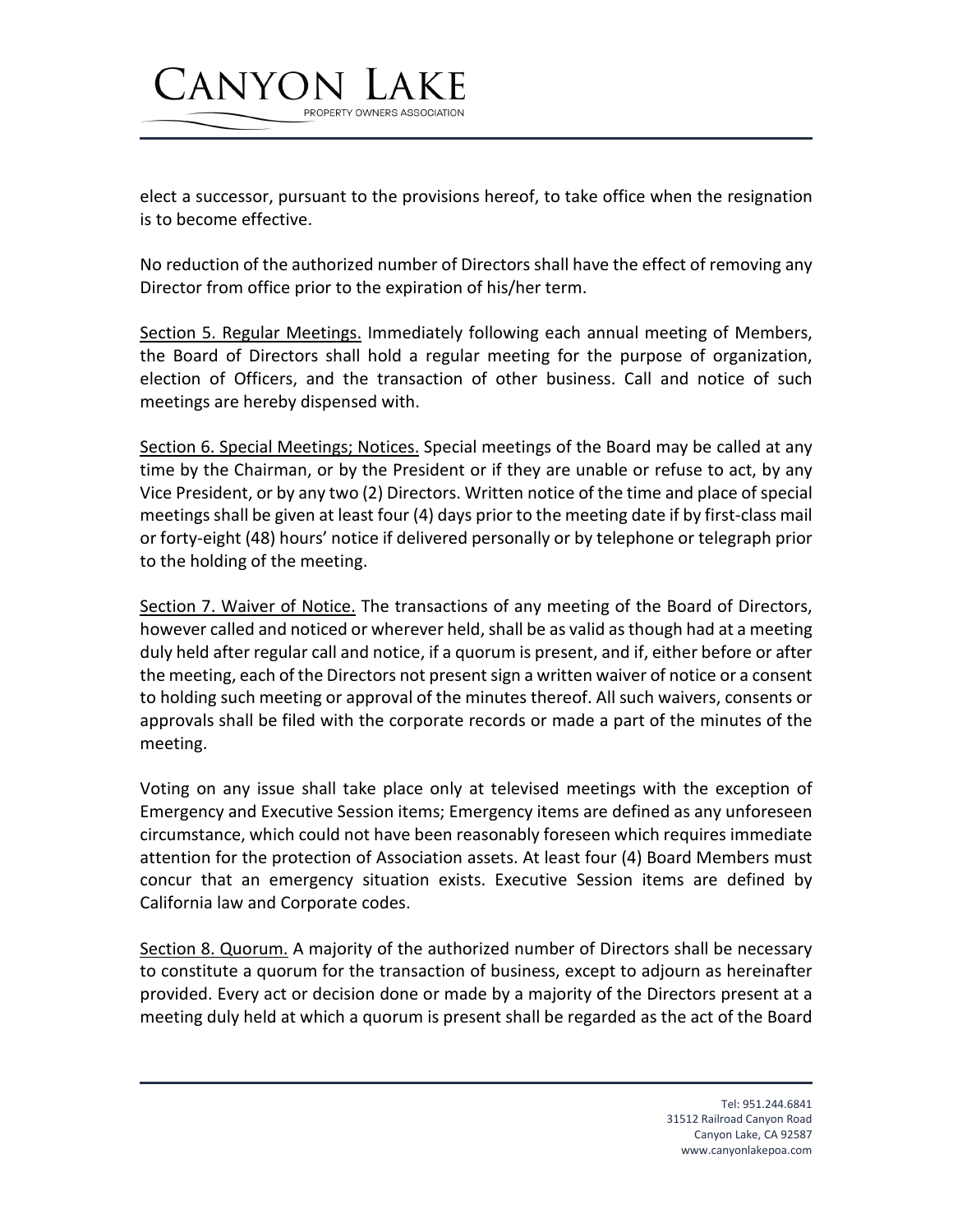

of Directors unless a greater number be required by law or by the Articles of Incorporation.

Members of the Board may participate in a meeting through use of conference telephone or similar communications equipment, so long as all Members participating in such meeting can hear one another. Participation in a meeting pursuant to this subdivision constitutes presence in person at such meeting.

A meeting at which a quorum is initially present may continue to transact business notwithstanding the withdrawal of Directors, if any action taken is approved by at least a majority of the required quorum for such meeting, or such greater number as required by the California Corporations Code, the Articles of Incorporation or these Bylaws.

Section 9. Adjournment and Notice. A quorum of the Directors may adjourn any Directors' meeting to meet again at a stated day and hour; provided, however, that in the absence of a quorum, a majority of the Directors present at any Directors' meeting, either regular or special, may adjourn from time to time until the time fixed for the next regular meeting of the Board. Notice of the time and place of holding an adjourned meeting need not be given to absent Directors if the time and place be fixed at the meeting adjourned.

Section 10. Removal of Directors: By Shareholders: Vote Required: Election of New Directors. The entire Board of Directors or any individual Director may be removed from office by a vote of shareholders holding a majority of the outstanding shares entitled to vote at an election of Directors.

However, unless the entire Board is removed, an individual Director shall not be removed if the number of shares voted against the resolution for his/her removal exceeds the quotient arrived at when the total number of outstanding shares entitled to vote is divided by one (1) plus the authorized number of Directors. If any or all Directors are so removed, new Directors may be elected at the same meeting.

## Section 11 – Indemnification of Directors, Officers and Employees.

(a) For the purposes of this Section, "agent" means any person who is or was a Director, Officer, employee or other agent of the Association, or is or was serving at the request of the Association as a Director, Officer, employee or agent of another foreign or domestic corporation, partnership, joint venture, trust or other enterprise; "proceeding" means threatened, pending or completed action or proceeding, whether civil, criminal,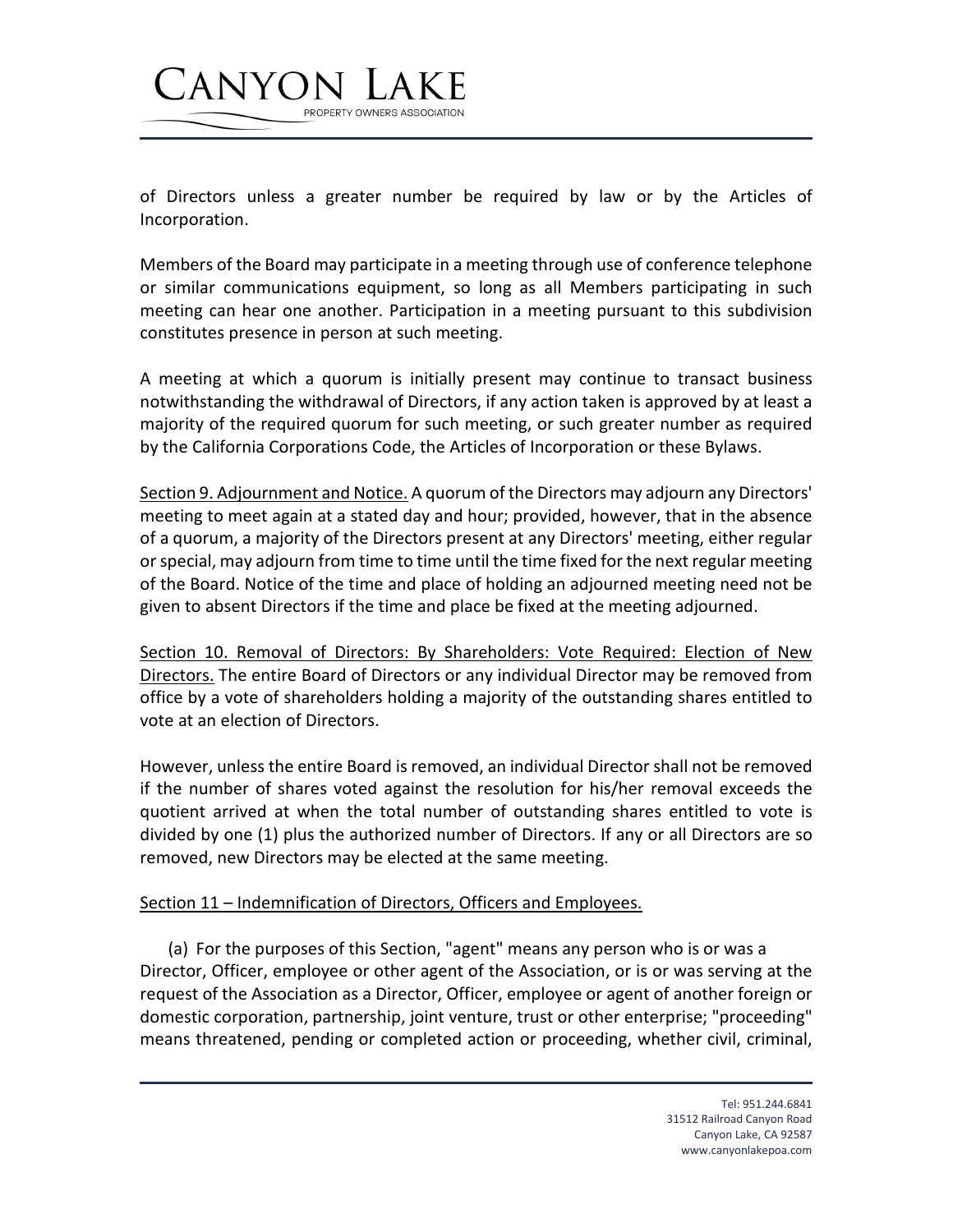administrative or investigative, and "expenses" include, without limitation, attorney fees and any expenses of establishing a right to indemnification under paragraph (d) or subparagraph (e)(iii) of this Section.

PROPERTY OWNERS ASSOCIATION

CANYON

(b) The Association shall have the power to indemnify any person who was or is a party, or is threatened to be made a party, to any proceeding (other than an action by or in the right of the Association to procure a judgment in its favor) by reason of the fact that such person is or was an agent of the Association, against expenses, judgments, fines, settlements and other amounts actually and reasonably incurred in connection with such proceeding if such person acted in good faith and in a manner such person reasonably believed to be in the best interests of the Association and, in the case of a criminal proceeding, had no reasonable cause to believe the conduct of such person was unlawful. The termination of any proceeding by judgment, order, settlement, conviction or upon a plea of nolo contendere or its equivalent shall not, of itself, create a presumption that the person did not act in good faith and in a manner which the person reasonably believed to be in the best interests of the Association or that the person had reasonable cause to believe that the person's conduct was unlawful.

(c) The Association shall have the power to indemnify any person who was or is a party, or is threatened to be made a party, to any threatened, pending or completed action by or in the right of the Association to procure a judgment in its favor by reason of the fact that such person is or was an agent of the Association, against expenses actually and reasonably incurred by such person in connection with the defense or settlement of such action if such person acted in good faith, in a manner such person believed to be in the best interests of the Association and with such care, including reasonable inquiry, as an ordinarily prudent person in a like position would use under similar circumstances. No indemnification shall be made under this paragraph (c):

- (i) In respect to any claim, issue or matter as to which such person shall have been adjudged to be liable to the Association in the performance of such person's duty to the Association, unless and only to the extent that the Court in which such proceeding is or was pending shall determine upon application that, in view of all the circumstances of the case, such person is fairly and reasonably entitled to indemnity for the expenses which such Court shall determine;
- (ii) Of amounts paid in settling or to otherwise disposing of a threatened or pending action, with or without Court approval; or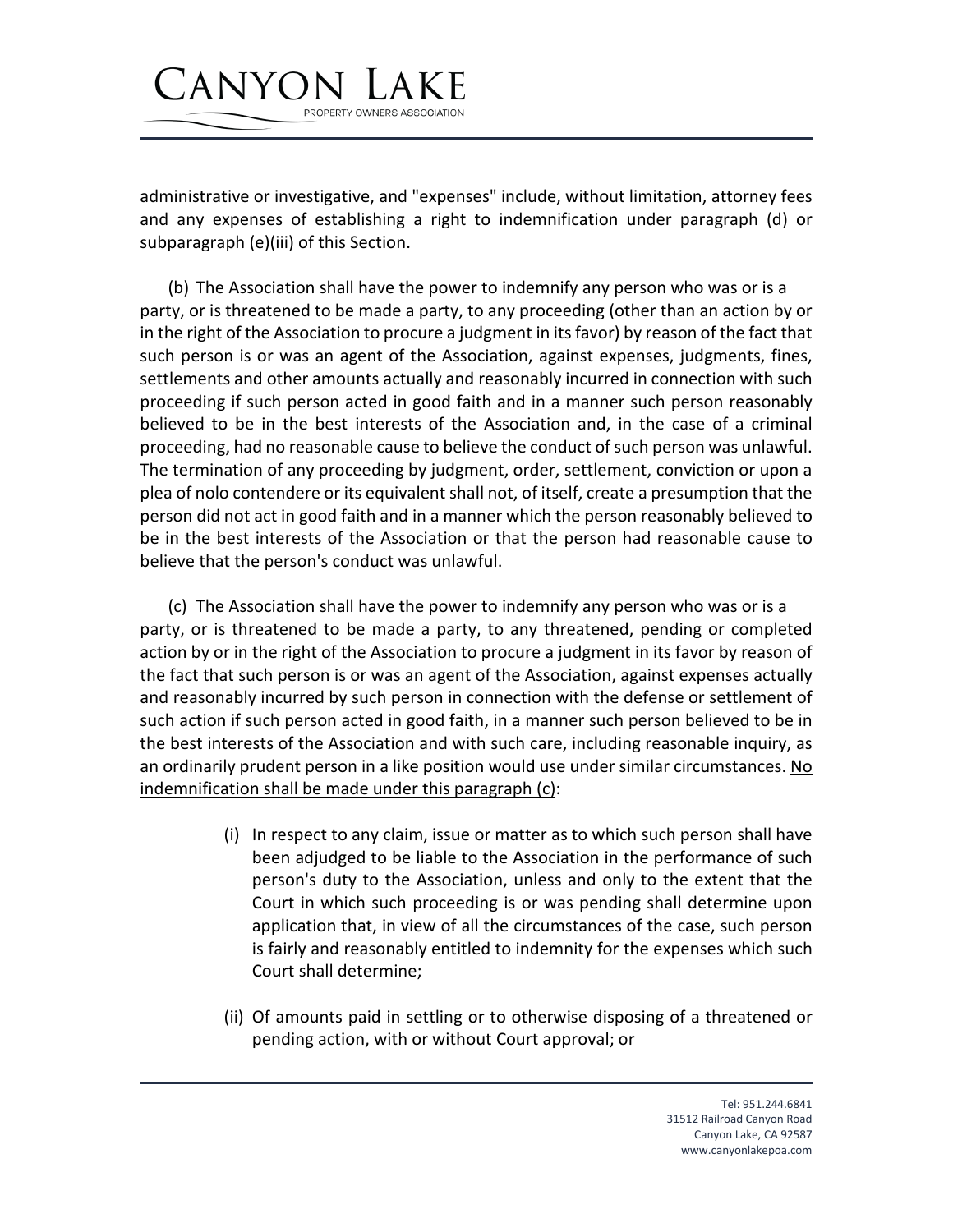

(iii) Of expenses incurred in defending a threatened or pending action which is settled or otherwise disposed of without Court approval.

(d) To the extent that an agent of the Association has been successful on the merits in defense of any proceeding referred to in paragraphs (b) and (c) or in defense of any claim, issue or matter therein, the agent shall be indemnified against expenses actually and reasonably incurred by the agent in connection therewith.

(e) Except as provided in paragraph (d), any indemnification under this Section shall be made by the Association only if authorized in the specific case, upon a determination that indemnification of the agent is proper in the circumstances because the agent has met the applicable standard of conduct set forth in paragraph (b) or (c), by:

- (i) A majority vote of a quorum constituting Directors who are not parties to such proceedings;
- (ii) Approval of the Members. For purposes of determining the required quorum of any meeting of Members called to approve indemnification of an agent and the vote or written consent required therefor, the vote of any Member to be indemnified shall not be considered outstanding and shall not be entitled to be cast thereon; or
- (iii) The Court in which such proceeding is or was pending, upon application made by the Association or the agent or the attorney or other person rendering services in connection with the defense, whether or not such application by the agent, attorney or other person is opposed by the Association.

(f) Expenses incurred in defending any proceeding may be advanced by the Association prior to the final disposition of such proceeding upon receipt of an undertaking by or on behalf of the agent to repay such amount unless it shall be determined ultimately that the agent is entitled to be indemnified as authorized in this Section.

(g) This Section does not apply to any proceeding against any trustee, investment manager or other fiduciary of any employee benefit plan in such person's capacity as such, even though such person may also be an agent of the Association as defined in paragraph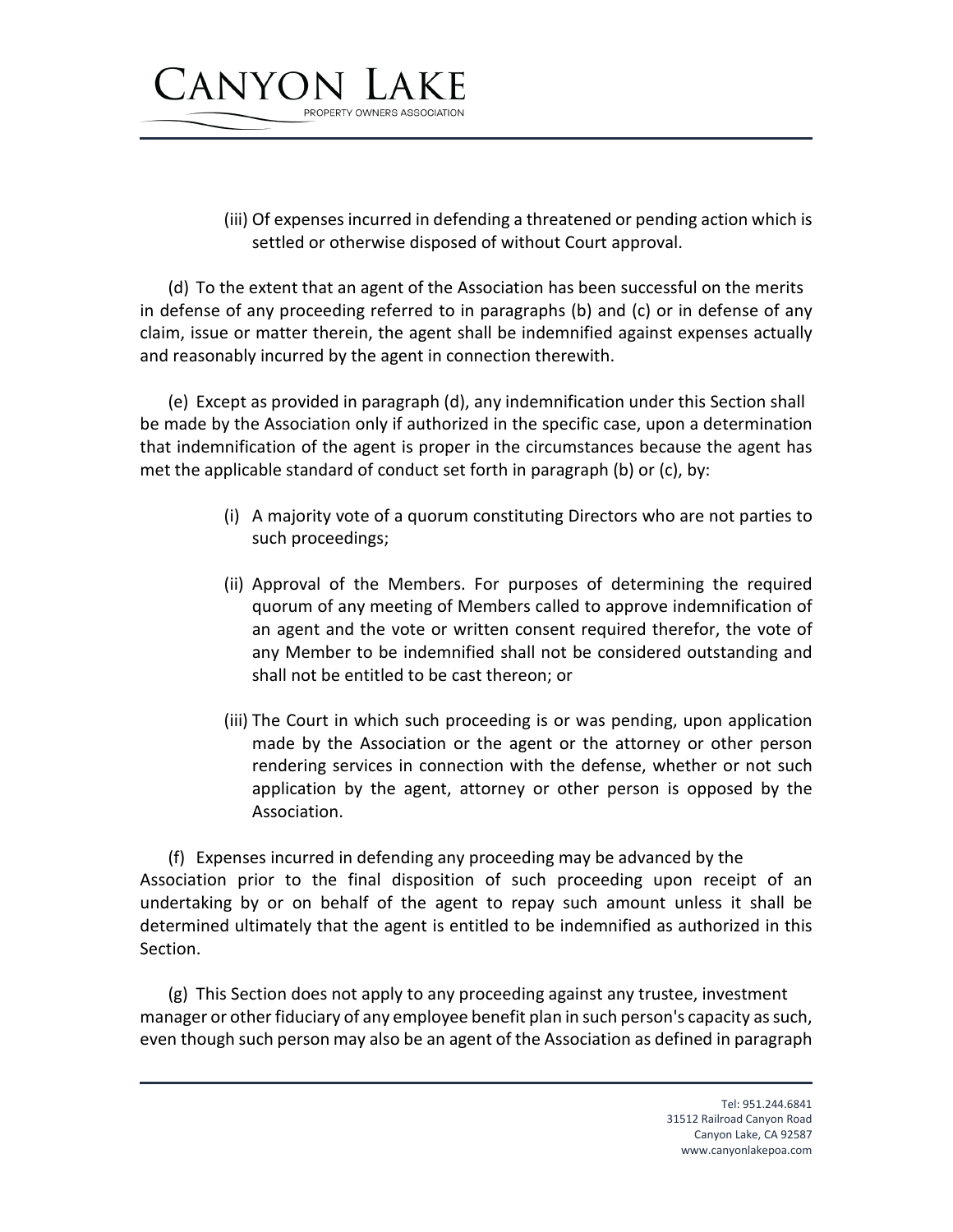

(a). Nothing contained in this Section shall limit any right to indemnification to which such a trustee, investment manager or other fiduciary may be entitled by contract or otherwise, which shall be enforceable to the extent permitted by applicable law other than this Section. In addition, to the maximum extent permitted by applicable law, the right of indemnification hereby given shall not be exclusive of or otherwise affect any other rights such agent may have to indemnification, whether by law or under any contract, insurance policy or otherwise.

(h) No indemnification or advance shall be made under this Section, except as provided in paragraph (d) or subparagraph (e)(iii), in any circumstance where it appears:

- (i) That it would be inconsistent with a provision of the Articles, these Bylaws, a resolution of the Members or an agreement in effect at the time of the accrual of the alleged cause of action asserted in the proceeding in which the expenses were incurred or other amounts were paid, which prohibits or otherwise limits indemnification; or
- (ii) That it would be inconsistent with any condition expressly imposed by a Court in approving a settlement.

(i) Upon determination by the Board, the Association may purchase and maintain insurance on behalf of any agent of the Association against any liability asserted against or incurred by the agent in such capacity or arising out of the agent's status as such, whether or not the Association would have the power to indemnify the agent against such liability under the provisions of this Section.

(j) Upon the written request of any agent of the Association who was or is party, or is threatened to be made a party, to any threatened, pending or completed proceeding, the Board shall meet within ten (10) days of such request and shall determine whether indemnification of such agent is proper in the circumstances because the agent has met the applicable standard of conduct set forth in paragraph (b) and (c).

#### **ARTICLE VII. OFFICERS**

Section 1. General. The Officers of the Association shall be a President, one (1) or more Vice Presidents, a Secretary and a Treasurer, and each of them shall be elected by the Board of Directors. The Association may also have such other Officers, including one (1) or more Assistant Secretaries, as may be appointed by the Board of Directors. Officers,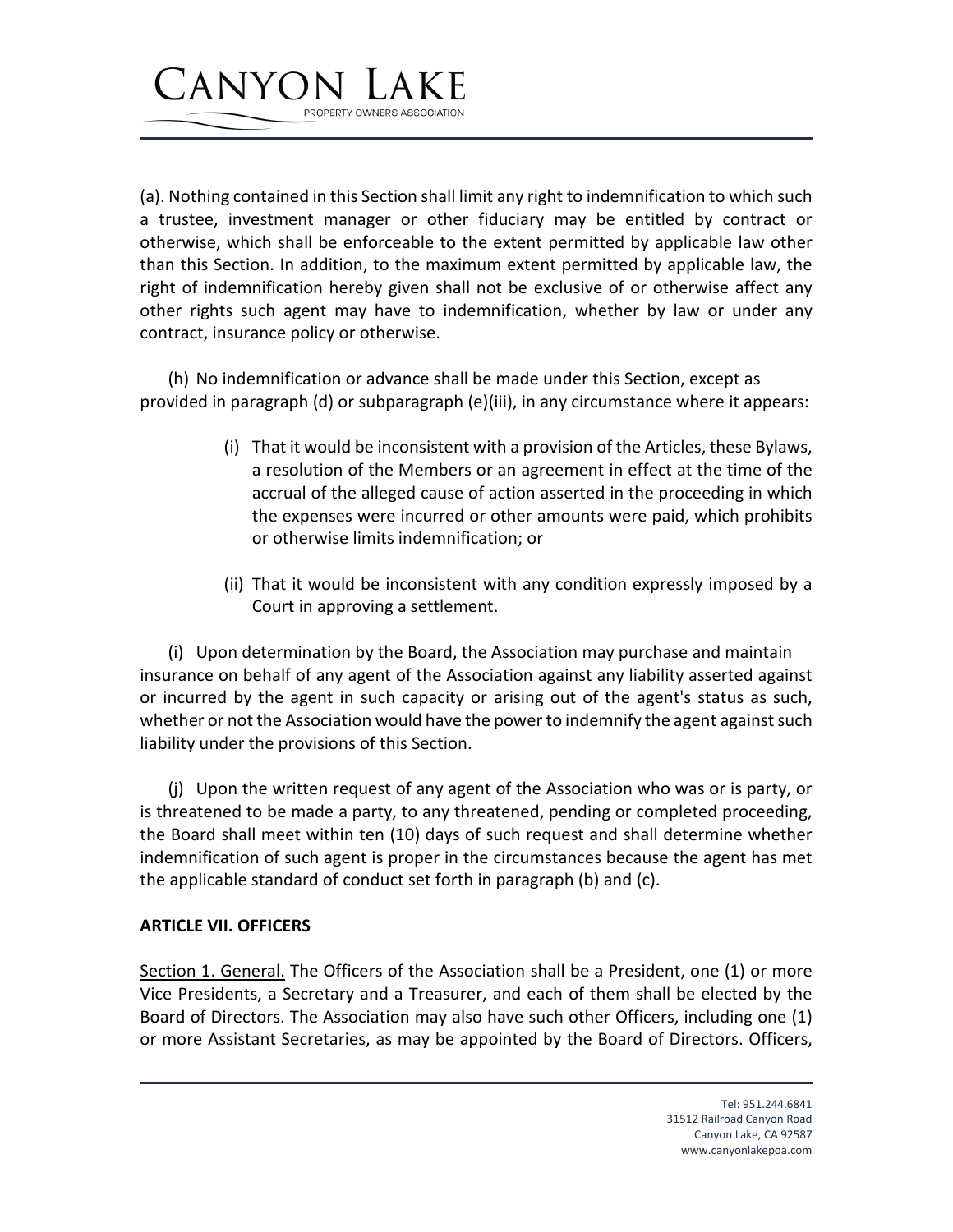

other than the President, need not be Directors. One (1) person may hold two (2) or more offices, except those of the President and Secretary.

Each Officer shall hold his/her office until he/she shall resign or shall be removed or otherwise disqualified to serve, or his/her successor shall be elected and qualified; provided that Officers may be appointed at any time by the Board of Directors for the purpose of initially filling an office or filling a newly created or vacant office.

Section 2. Removal and Resignation. Any Officer may be removed, either with or without cause, by a majority of the Directors in office at the time, at any regular or special meeting of the Board of Directors.

Any Officer may resign at any time by giving written notice to the Board of Directors or to the President, or to the Secretary of the Association. Any such resignation shall take effect at the date of the receipt of such notice or at any later time specified therein, and, unless otherwise specified therein, the acceptance of such resignation shall not be necessary to make it effective.

Section 3. Vacancies. A vacancy in any office because of death, resignation, removal, disqualification or any other cause shall be filled in the manner prescribed in these Bylaws for regular appointments to such office.

Section 4. President. The President, who shall be chosen from the Board of Directors, shall be the chief executive officer of the Association and shall, subject to the control of the Board of Directors, have general supervision, direction and control of the business and Officers of the Association. He/she shall preside at all meetings of the Members and of the Board of Directors. He/she shall be an ex-officio member of all the standing committees, including the Executive Committee, if any, and shall have the general powers and duties of management usually vested in the office of president of a corporation, and such other powers and duties as may be prescribed by the Board of Directors or these Bylaws.

Section 5. Vice-Presidents. In the absence or disability of the President, the Vice Presidents in order of their rank as fixed by the Board of Directors, or if not ranked, the Vice President designated by the Board of Directors, shall perform all the duties of the President, and when so acting, shall have all the powers of and be subject to all the restrictions upon the President. The Vice Presidents shall have such other powers and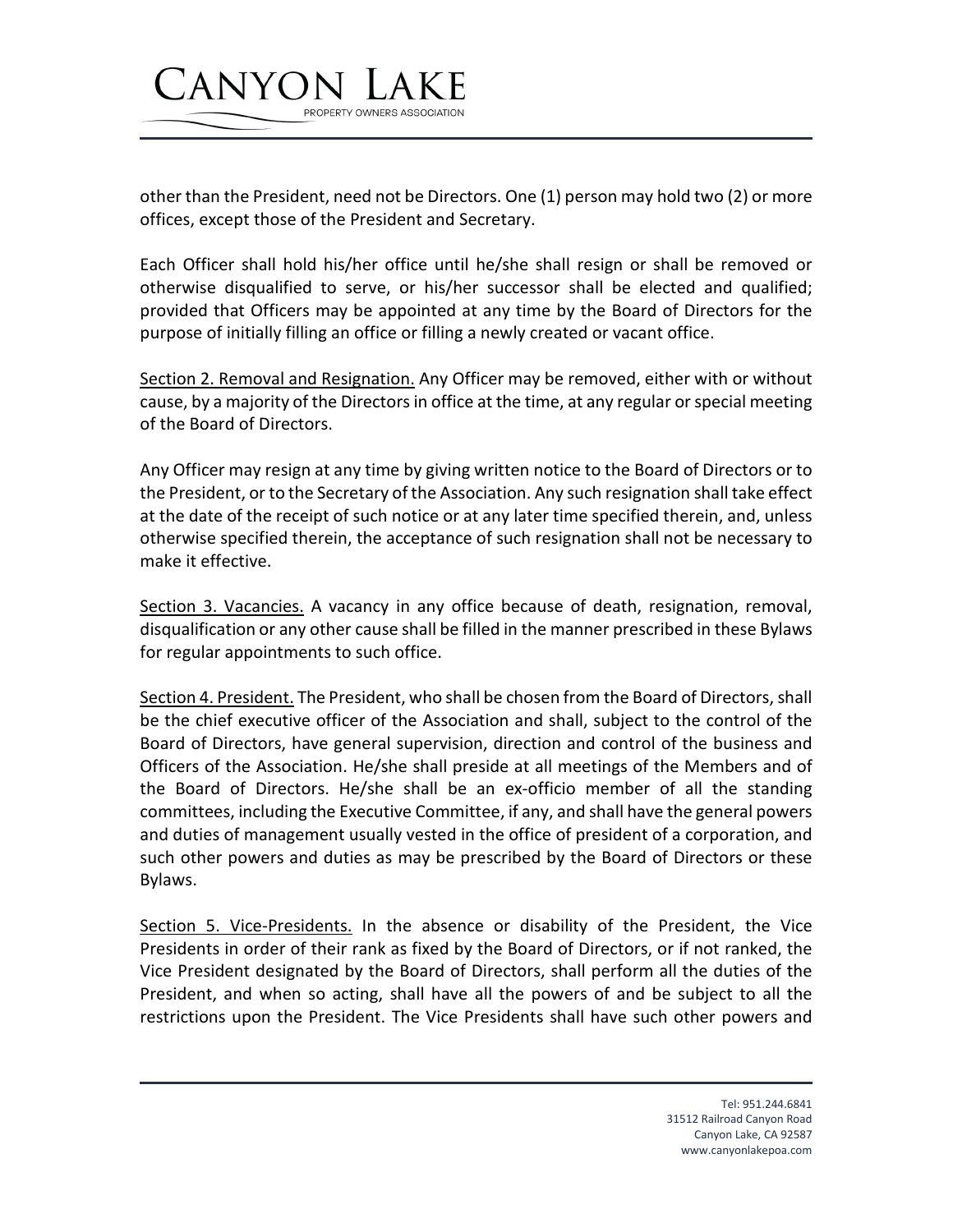

PROPERTY OWNERS ASSOCIATION

CANYON

Section 6. Secretary. The Secretary shall keep or cause to be kept, at the principal office or such other place as the Board of Directors may order, a book of minutes of all meetings of Directors and Members, or a duplicate thereof, with the time and place of holding; whether regular or special, and, if special, how authorized; the notice thereof given; the names of those present at Directors' meetings; the number of memberships present or represented at Members' meetings; and the proceedings thereof.

The Secretary shall keep or cause to be kept, in any form permitted by law, at the principal office or such other place as the Board of Directors may order, a membership register, or a duplicate thereof, showing the names of the Members and their addresses, the description and number of Lots, if more than one, upon which such membership is based, the number and date of membership certificates issued, and the number and date of cancellation of membership certificates surrendered for cancellation.

The Secretary shall give, or cause to be given, notice of all the meetings of the Members and of the Board of Directors required by these Bylaws or by law to be given, and shall keep the seal of the Association in safe custody, and shall have such other powers and perform such other duties as may be prescribed by the Board of Directors, the President or these Bylaws.

Section 7. Treasurer. The Treasurer shall keep and maintain, or cause to be kept and maintained, adequate and correct accounts of the properties and business transactions of the Association, including accounts of its assets, liabilities, receipts, disbursements, gains or losses. The books of account shall at all times be open to inspection by any Director.

The Treasurer shall deposit all moneys and other valuables in the name of and to the credit of the Association with such depositaries as may be designated by the Board of Directors. He/she shall disburse the funds of the Association as may be ordered by the Board of Directors, shall render to the President and Directors, whenever they request it, an account of all of his/her transactions as Treasurer and of the financial condition of the Association, and shall have such other powers and perform such other duties as may be prescribed by the Board of Directors, the President or these Bylaws.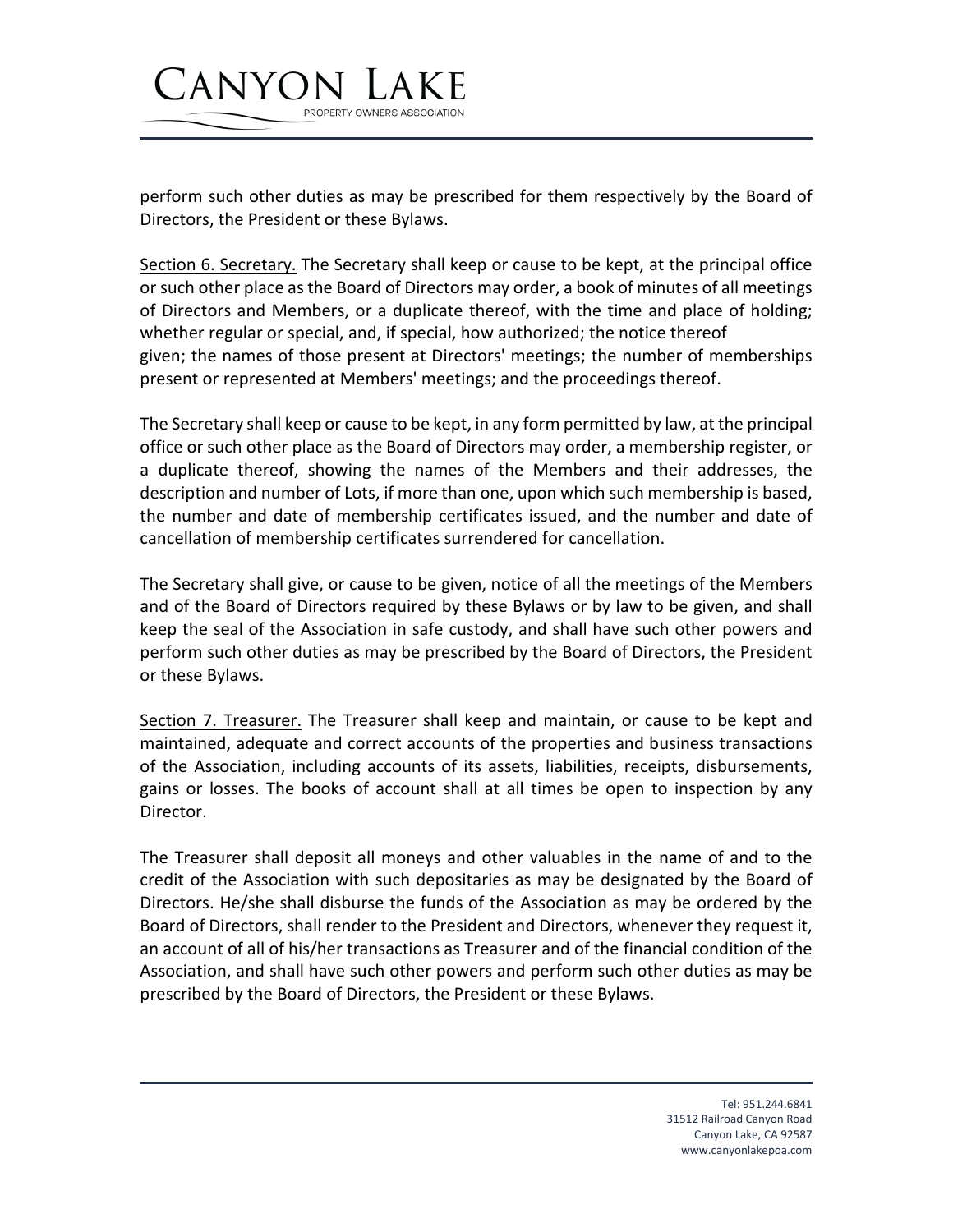

#### **ARTICLE VIII. ANNUAL ASSESSMENT**

Section 1. General. Each year the Board of Directors shall consider the current and future needs and adequate reserves of the Association and, in light of those needs, fix by resolution the amount of the annual assessment to be levied against each Lot in the Subdivision, which amounts shall be a debt of the owner thereof at the time such charge is made.

Section 2. Amount. The annual assessment to be so levied shall be as follows:

- (a) For operation, maintenance and control of the streets, parks and pedestrian easements in the Subdivision, the annual assessment shall be not less than Twenty Dollars (\$20.00) nor more than Fifty Dollars (\$50.00) per Lot, or such additional sum as may be necessary to provide funds for such purpose.
- (b) For operation, maintenance and control of the recreational facilities to be acquired by the Association when 3,500 single family residential Lots are sold in the Subdivision or on January 31, 1973, whichever comes first, the annual assessment shall not be less than One Hundred Eight Dollars (\$108.00) nor more than Two Hundred Dollars (\$200.00) per Lot, or such additional sum as may be necessary to provide funds for such purpose.

Section 3. Notice. The Secretary shall mail to each Member, at such Member's record address, written notice of each annual assessment and the time and manner for payment thereof at least two (2) weeks prior to the time such assessment shall become due and payable.

Section 4. Lien. The amount of such annual assessment, plus any other charges thereon, such as interest when delinquent and costs of collection (including attorney fees), if any, shall constitute and become a lien on the Lot so assessed or on the underlying real property (in the case of units in a multi-family residential building or guesthouse, inn or hotel facility) when the Board of Directors causes to be recorded with the County Recorder of Riverside County a notice of assessment which shall state: the amount of such assessment and such other charges; a description of the Lot or other real property which has been assessed; and the name of the record owner thereof. Such notice shall be signed by the Secretary of the Association on behalf of the Association. Upon payment of said assessment and charges in connection with which such notice has been so recorded, or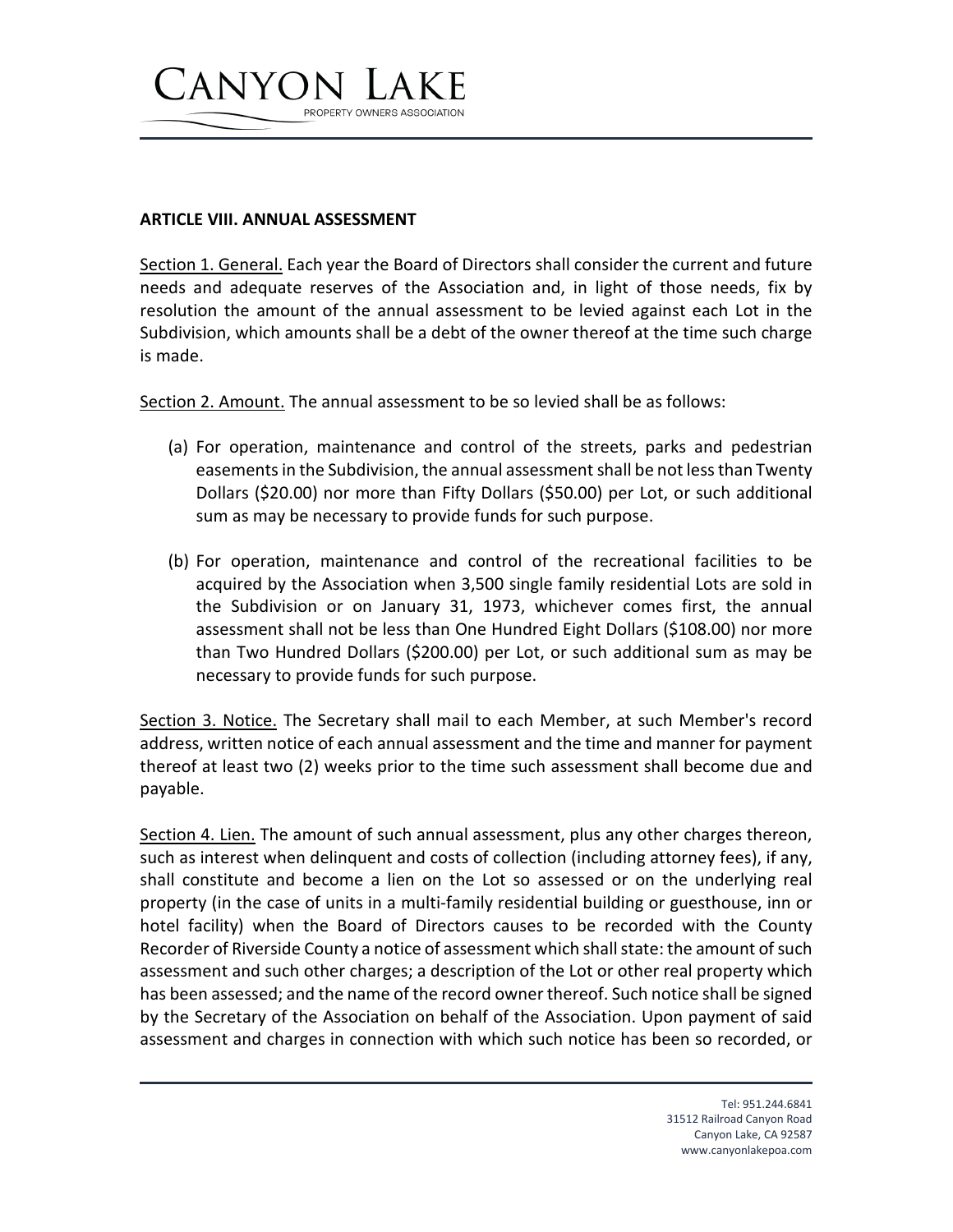

other satisfaction thereof, the Board of Directors shall cause to be recorded further notice stating the satisfaction and the release of the lien thereof.

The authority to levy such assessment upon Lots in the Subdivision is granted to the Association by Corona Land Co., a California corporation, Developer of the Subdivision, as part of the recorded Declaration of Restrictions imposed and to be imposed by it from time to time upon the various units comprising the Subdivision. In addition, certain agreements and individual deeds to Lots granted similar authority to assess and levy upon a lien with respect to the recreational facilities.

Section 5. Priority of Lien. Such lien shall be prior to all other liens recorded subsequent to said notice of assessment.

Section 6. Lien Enforcement. The lien provided for herein may be enforced by sale by the Association, its attorney or other person authorized to make the sale, after failure of the responsible party to pay the annual assessment in accordance with the provisions of Section 2924, 2924b and 2924c of the California Civil Code, applicable to the exercise of powers of sale in mortgages and deeds of trust, or in any other manner permitted by law.

#### **ARTICLE IX. MISCELLANEOUS**

Section 1. Record Date and Closing Membership Register: The Board of Directors may fix a time, in the future, not exceeding sixty (60) days preceding the date of any annual or special meeting of Members, as a record date for the determination of the Members entitled to notice of and to vote at any such meeting, and in such case only Members of record on the date so fixed shall be entitled to notice of and to vote at such meeting, notwithstanding any transfer of any membership on the books of the Association after any record date so fixed. For the purpose of determining such record date the Board of Directors may close the books of the Association against transfer of membership during the whole, or any part, of any such period.

Section 2. Inspection of Records. The membership register or duplicate membership register, the books of account and minutes of proceedings of the members, and the Board of Directors and the Executive Committee, if any, shall be open to inspection upon written demand of any Member at any reasonable time and for a purpose reasonably related to his/her interests as a Member.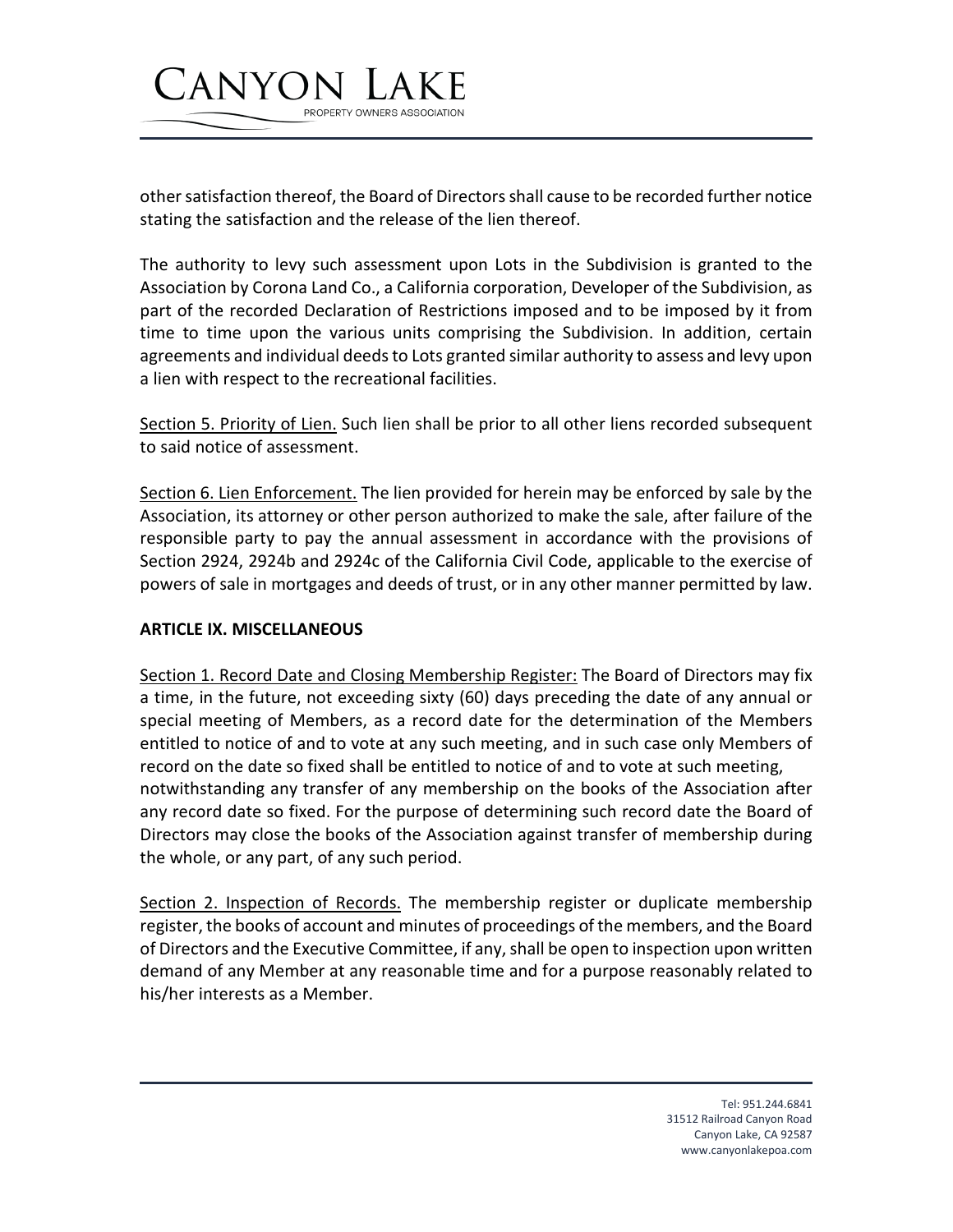## CANYON PROPERTY OWNERS ASSOCIATION

Section 3. Checks and Drafts. All checks, drafts or other orders for payment of money; notes or other evidences of indebtedness issued in the name of or payable to the Association shall be signed or endorsed by such person or persons and in such manner as, from time to time, shall be determined by resolution of the Board of Directors.

Section 4. Accounting Reports. The Board shall cause to be maintained in a manner consistent with generally accepted accounting principles, a full set of books and records showing the financial condition of the Association. At least once a year an independent, certified audit of such books and records shall be conducted. A copy of each such audit shall be made available, within one hundred twenty (120) days following the close of the Association's fiscal year for delivery, upon request, to any Member of the Association. The Association shall notify each Member yearly of the right to receive an annual report of the Association upon receipt of the Member's written request.

Section 5. Execution of Contracts. The Board of Directors, except as may be otherwise provided in these Bylaws, may authorize any Officer or Officers, agent or agents, to enter into any contract or execute any instrument or document in the name of, and on behalf of, the Association and such authority may be general or confined to specific instances. Unless otherwise specifically determined by the Board of Directors or otherwise required by law, formal contracts, promissory notes and other evidences of indebtedness, deeds of trust, mortgages and other corporate instruments or documents requiring the corporate seal, shall be executed, signed or endorsed by the President (or any Vice President) and by the Secretary (or any Assistant Secretary) or the Treasurer.

Section 6. Limitation of Powers. No contract shall be entered into with the Developer of the Subdivision, which binds the Association and its Board of Directors for a period in excess of one (1) year without reasonable cancellation provisions included therein. This provision shall not apply to the assumption of the long term leases of the lake and other recreation facilities placed in trust for the Association by the Developer.

The Association shall not incur debt in excess of an aggregate of five percent (5%) of the budgeted gross expenses of the Association for that fiscal year for the purchase of real or personal property, the issuance of bonds or debentures, or the mortgage of any of its property without the prior vote or written consent of a majority of votes represented, in person and voting at a duly held meeting at which a quorum is present or by written ballots solicited in conformity with the Corporations Code.

The Association shall have no power to levy assessments on any property other than Lots.